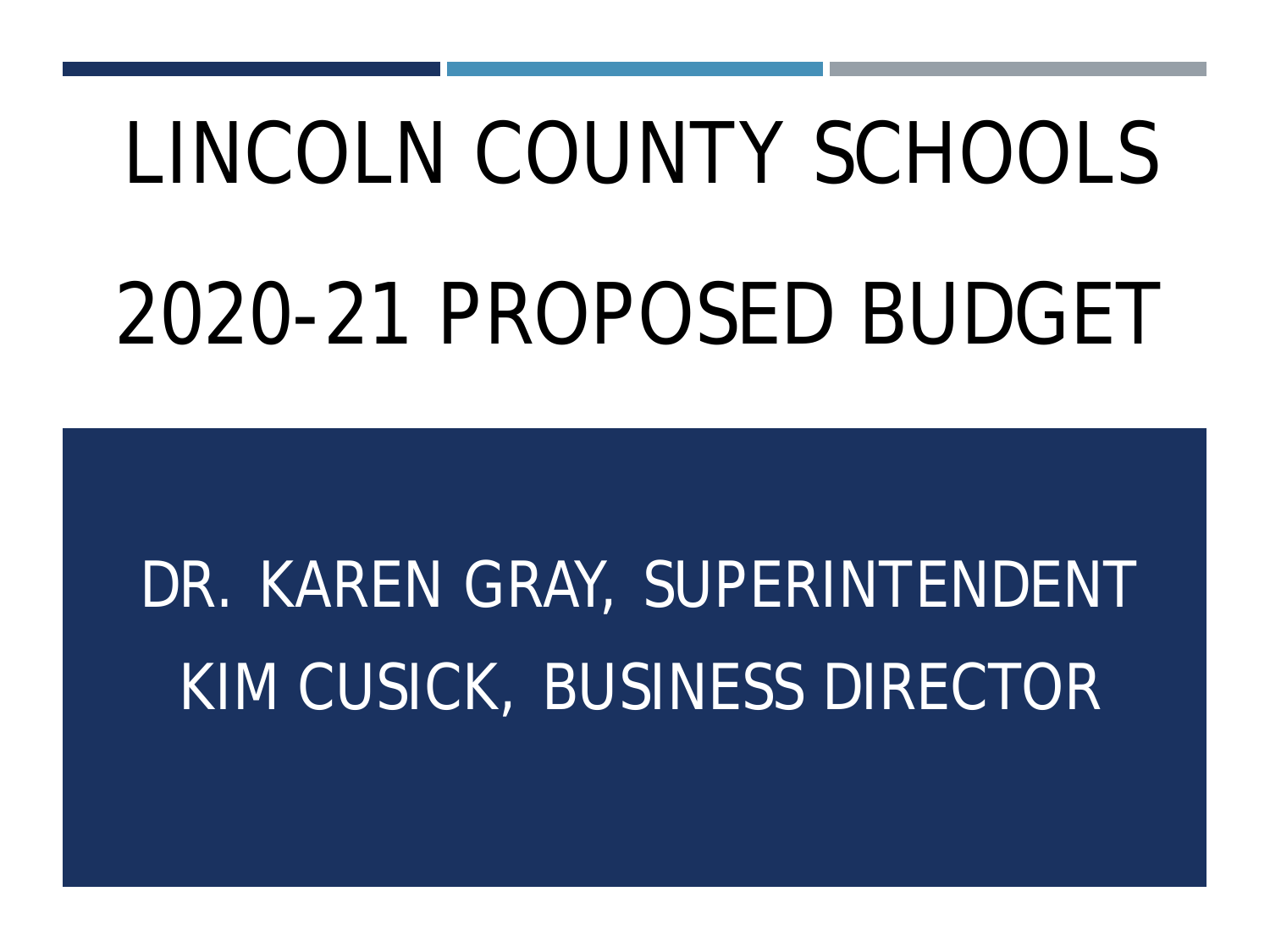- **The budget process in an on-going activity for the District**
- **The business office works in three fiscal years concurrently** 
	- Prior Year 2018-19
		- Fiscal year close out, audit prep, with final audit report in December
		- Final SSF funding reconciliation for 2018-19 is not complete until May 2020
	- Current Year 2019-20
		- Regular business operations, periodic funding updates from ODE, monthly board reports updating cash flow and fund balances
	- Upcoming Year 2020-21
		- Budget development begins in the fall
		- Board goals inform decisions of the Superintendent and Business Director about building and department allocations with support from the LST
		- State law requires the budget be adopted by June 30th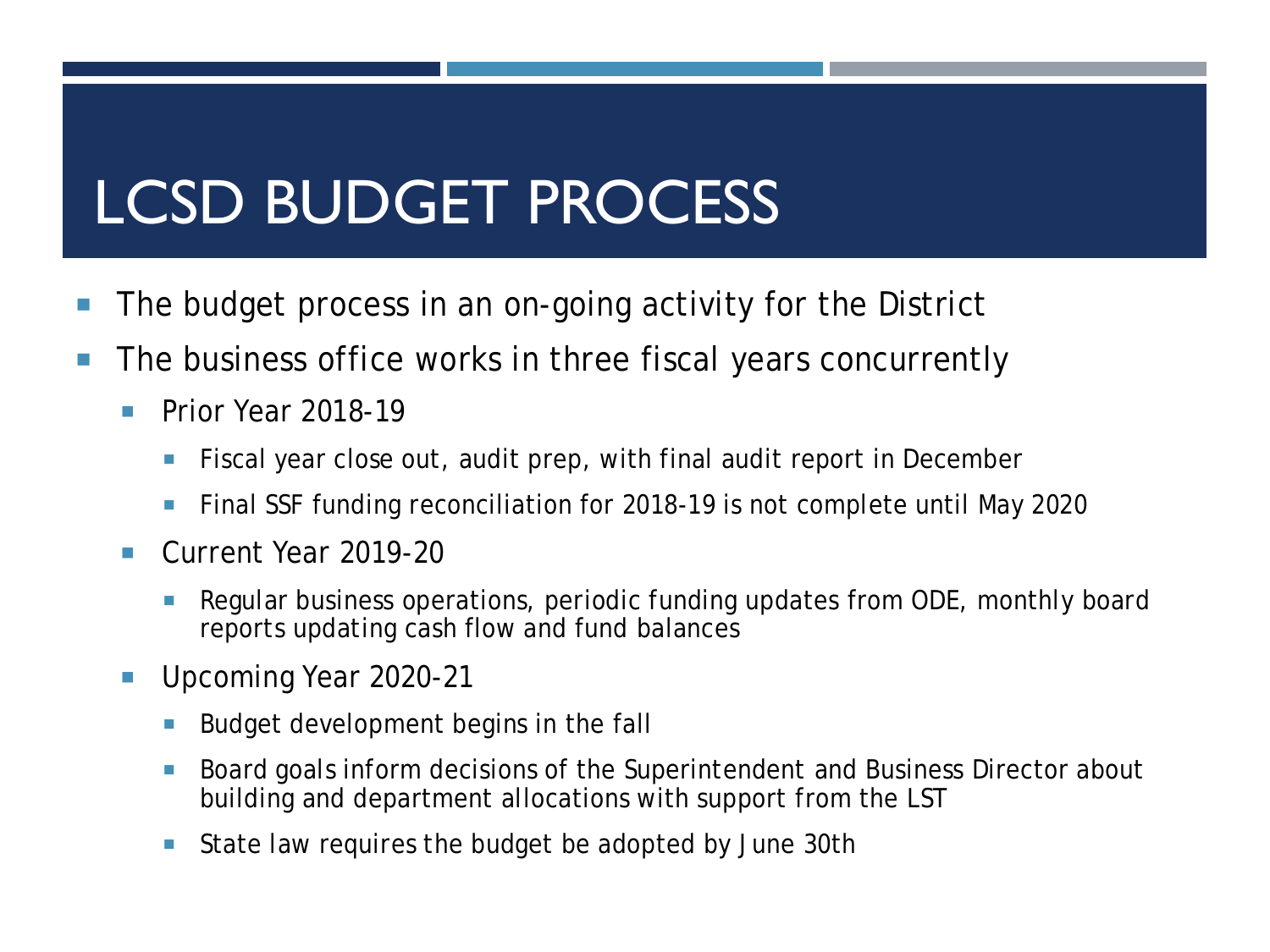- **November & December** 
	- Business Services worked on revenue, expenditure & enrollment projections
	- **The District Improvement Team (DIT) finalized work on the Continuous** Improvement Plan (CIP) which was critical for the Student Investment Account (SIA) application
- January
	- Community & Stakeholder Engagement began for the use of SIA funds
	- **EXT made preliminary budget allocation decisions**
	- Staffing sheets were finalized and distributed to all departments and buildings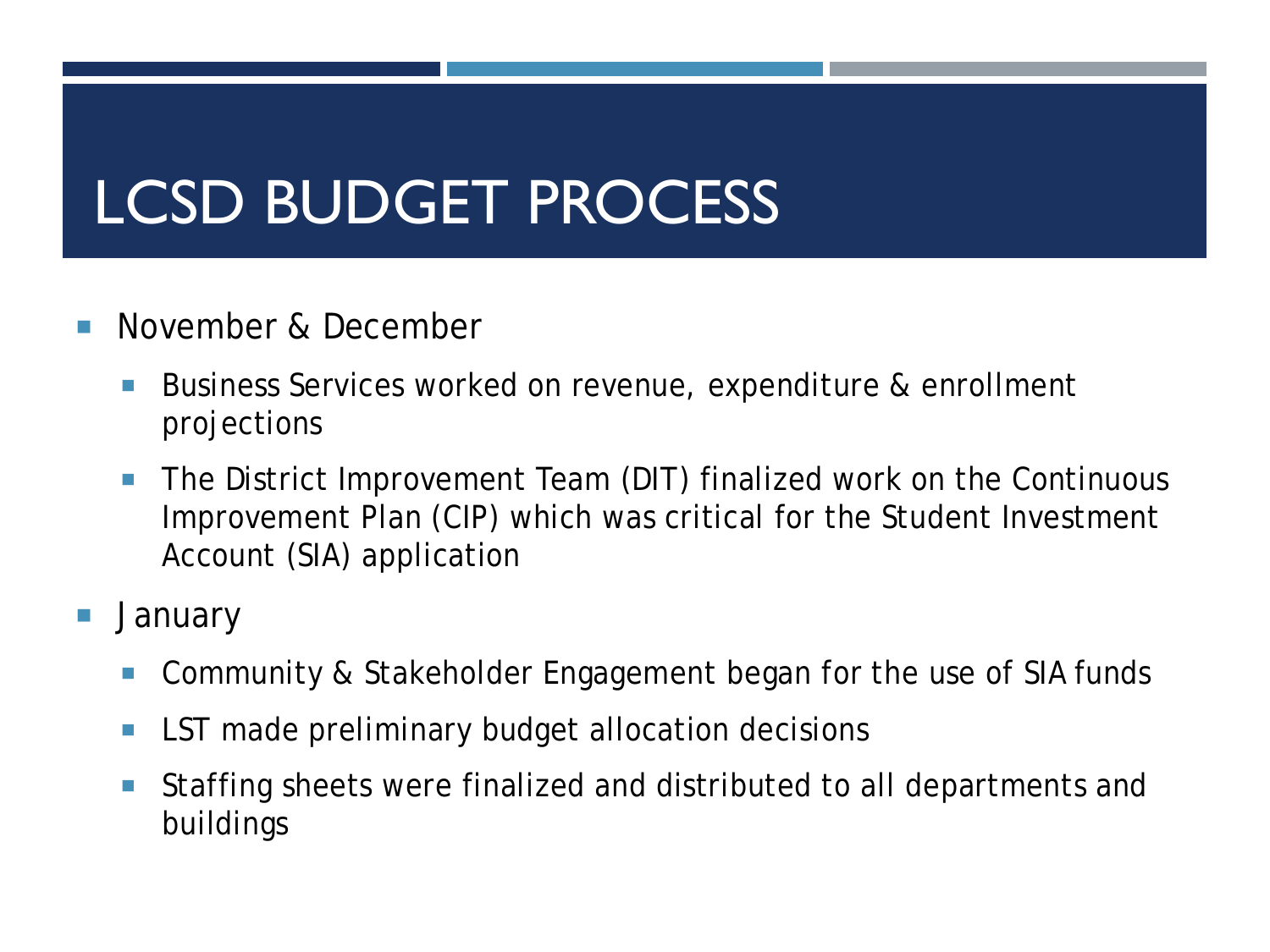- **February** 
	- Buildings and central departments completed their 2020-21 staffing sheets
	- **LST reviewed all school staffing sheets in area group meetings**
	- **Stakeholder engagement for the SIA plan continued**
	- 2020-21 State School Fund estimate released by ODE
- March
	- Superintendent made additional budget decisions with LST input
	- **Stakeholder engagement continued**
	- **March 12<sup>th</sup> Governor Brown ordered schools to be closed due to the COVID-**19 pandemic
	- SIA plan/application was finalized, presented to the board and public in a virtual meeting and approved by the board on March 31st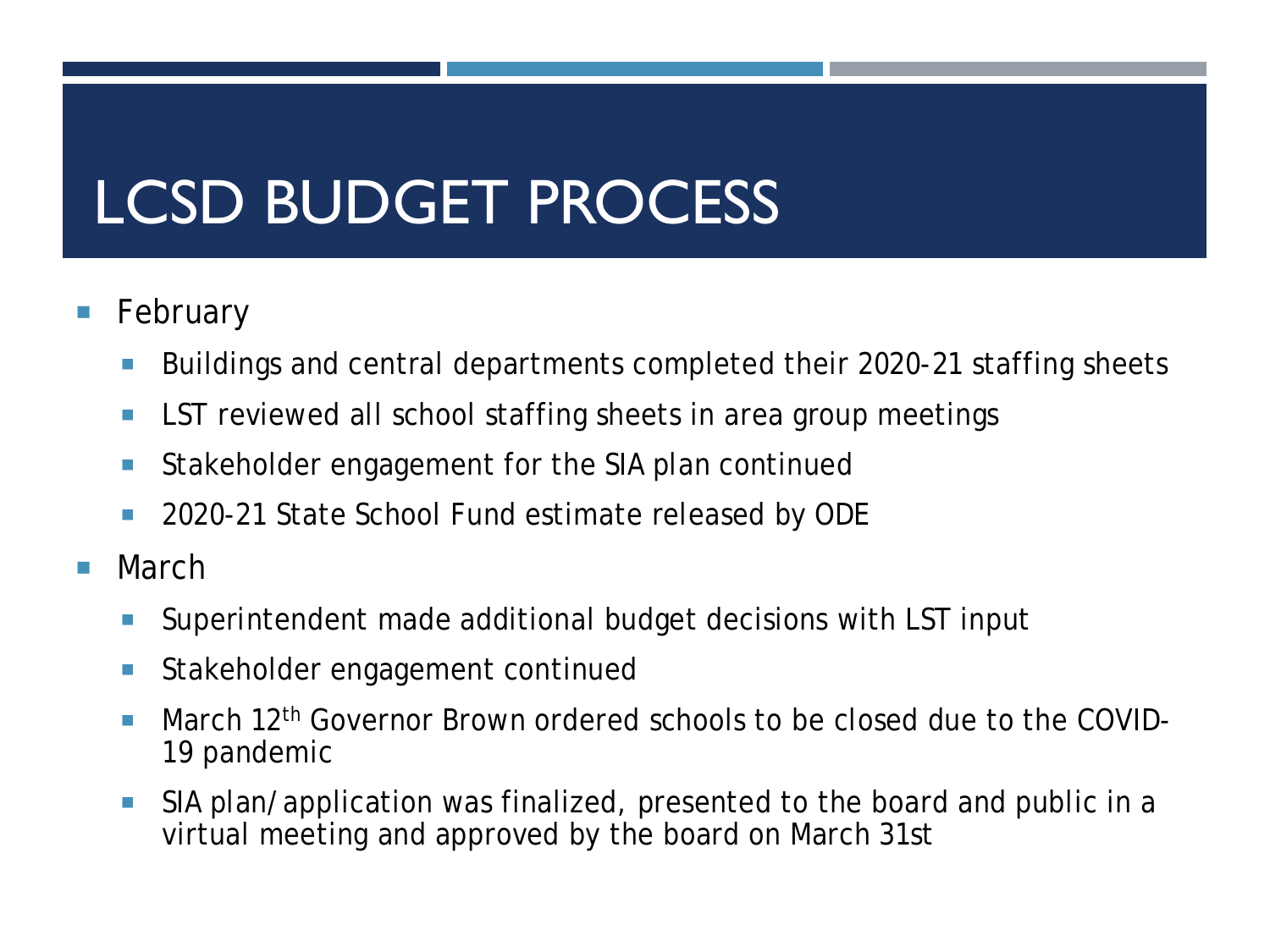- April
	- **SIA application was submitted April 3, 2020**
	- **April 15<sup>th</sup> in Executive Order 20-16 Governor Brown changed local** budget law to allow:
		- Public board and budget meetings or hearings to be held virtually when possible
		- **Public testimony at board and budget meetings via telephone, electronic or** virtual means
		- **Posting of budget meeting and budget hearing notices on the internet rather** than in a newspaper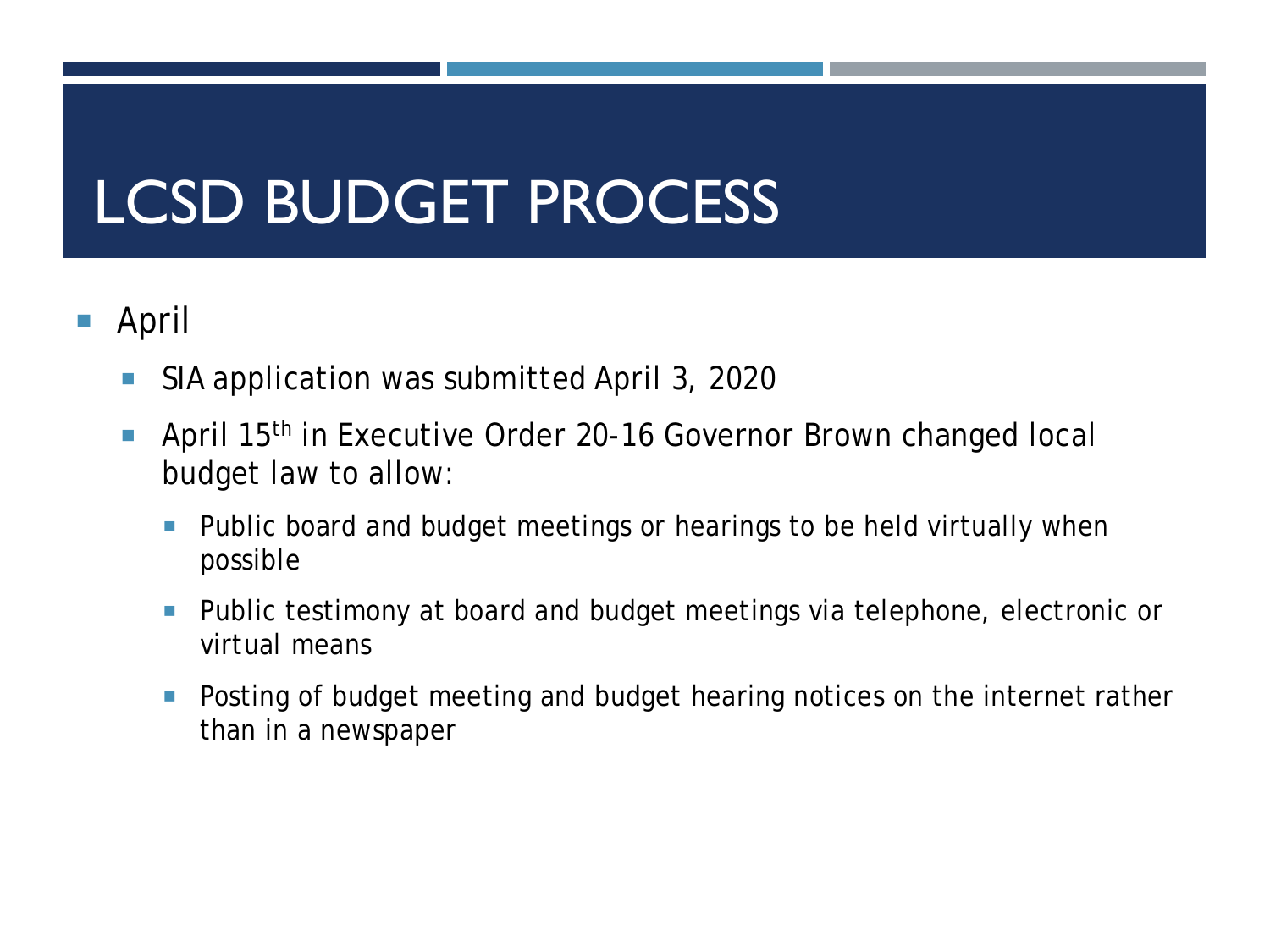- On April 24th Governor Brown instructed all state agencies to prioritize budget cuts of just over 8.5% for the biennium or a 17% reduction to their 2020-21 budgets as this is the second year of the biennium as a "planning exercise"
	- ODE and OSBA stated they "see a path" to a \$9.0 billion SSF, citing additional state "rainy day" funds and federal aid that could possibly backfill the anticipated shortfall
	- OSBA, COSA and OASBO urged remaining districts without adopted budgets to show solidarity and budget at the current budget level of \$9.0 billion for the biennium
	- ODE plans also included reductions to many education grants utilized by LCSD including Chronic Absenteeism, Career Pathways, Farm to School, Kindergarten Readiness and Early Learning Hubs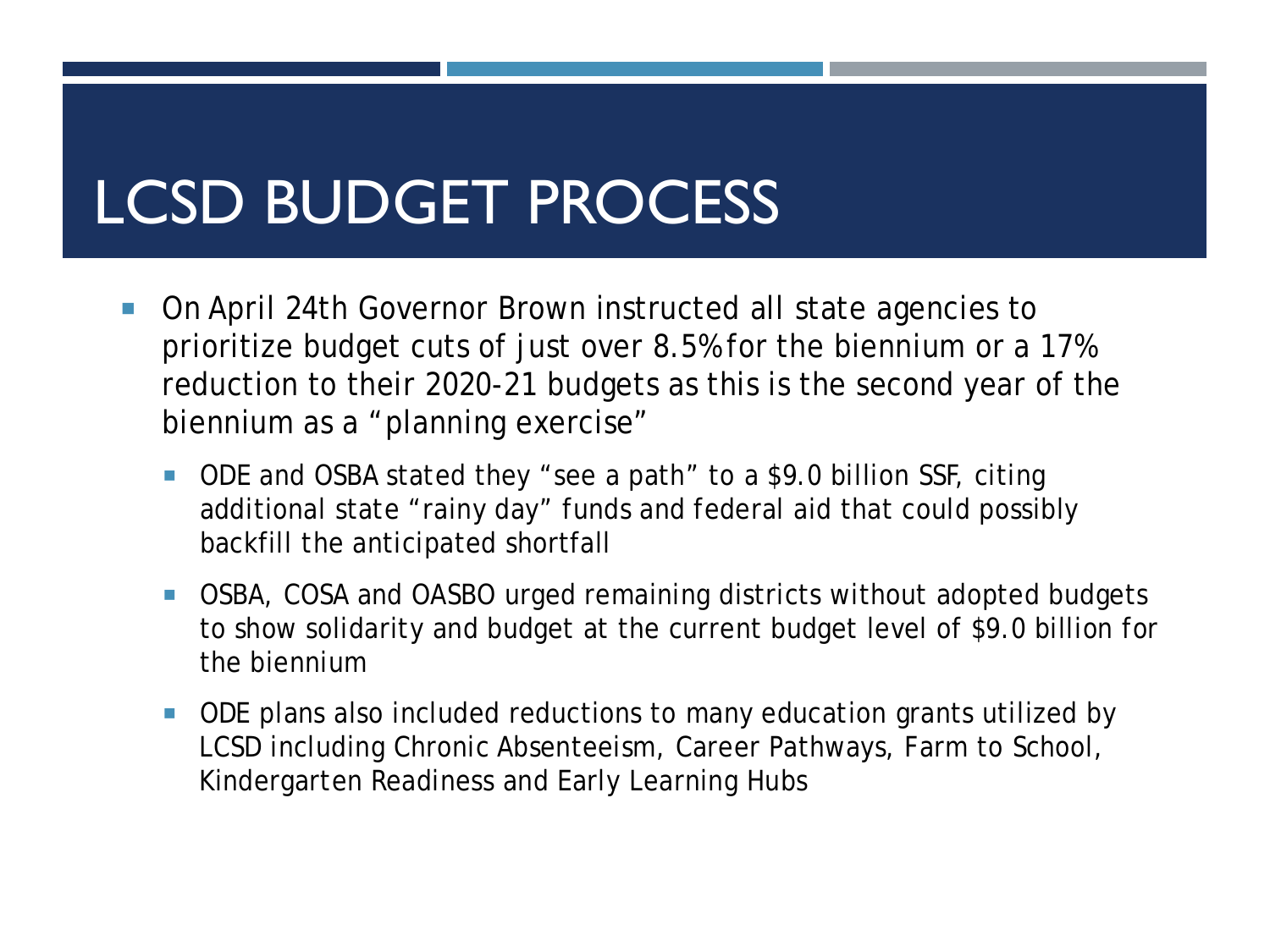- May
	- 2020-21 Proposed Budget document distributed to the Budget Committee and posted on the District website
	- Scheduled Budget Committee meetings May 14<sup>th</sup>, May 19<sup>th</sup>, May 21<sup>st</sup>
	- **May 20<sup>th</sup> State Revenue Forecast will be released** 
		- Reveals any shortfall to General Fund, Corporate Activity Tax, Lottery Funds
		- A special session of the Oregon Legislature may be called to address the budget shortfall. Until then the current state budget stands.
		- Budget recommendations may be implemented
		- Governor Brown will call on federal government for additional relief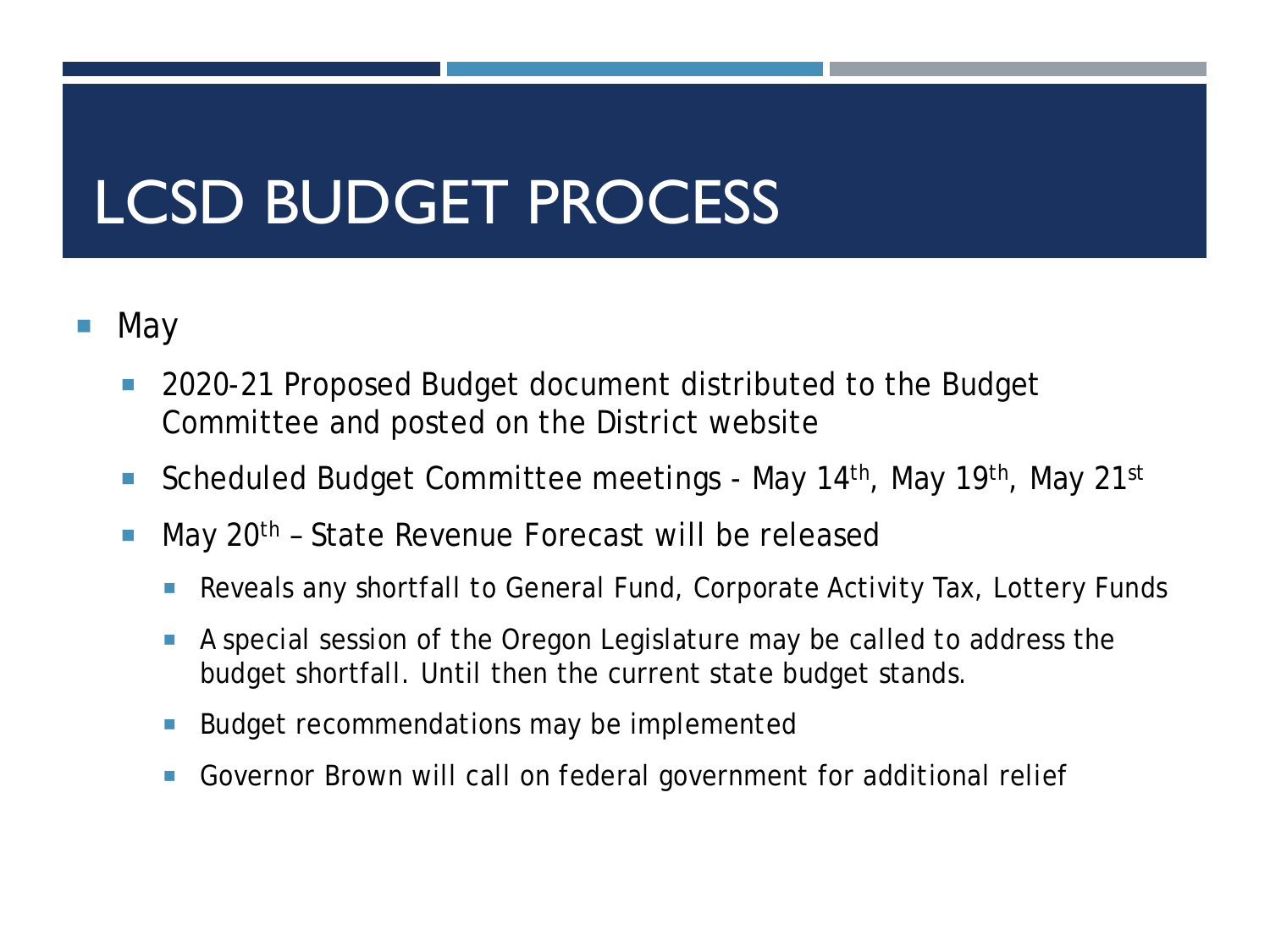- June
	- Public Budget Hearing notice with Financial Summary of the budget approved by the budget committee (Approved Budget) will be published on the District website
		- Budget Committee must approve budget no later than May 30<sup>th</sup> in order to comply with the 5 day notice requirement
	- Board conducts Public Hearing June 9, 2020 on 2020-21 Approved Budget
		- Allows another opportunity for the public to comment on the budget
		- Board may move up to 10% of the general fund discretionary line items
	- Board approves resolution adopting the 2020-21 Budget and approving the tax levy at the regular board meeting June 9, 2020
		- Required prior to June 30, 2020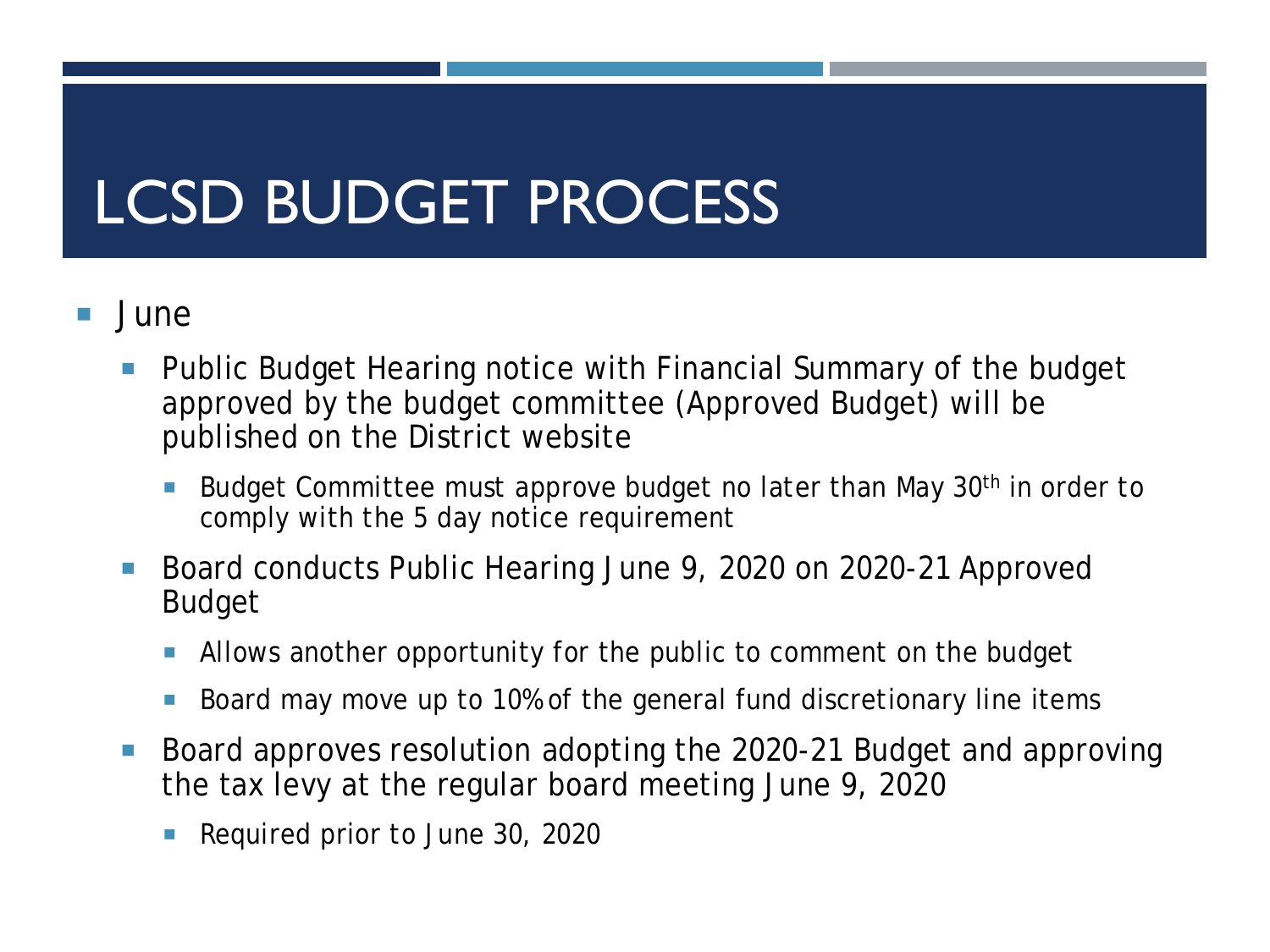#### LCSD BUDGET COMMITTEE DUTIES

- The Budget Committee deliberates and approves the Proposed Budget in as many meetings as needed
- **Meetings are scheduled May 14th, May 19th and May 21st** 
	- All meetings will be virtual per Governor's Executive Order 20-16
	- Public notice has been given on the website
	- Time is allowed for public comment
	- Additional meetings may be scheduled but must be approved by May 30th
- Committee consists of the 5 board members and 5 appointed community members by zone
	- 1 community position is currently vacant
	- Majority of committee membership (not attendance) required for quorum
	- 5 yes votes are required to approve the budget with 9 members
	- If a position becomes vacant due to a COVID-19 illness it does not count toward the quorum per Executive Order 20-16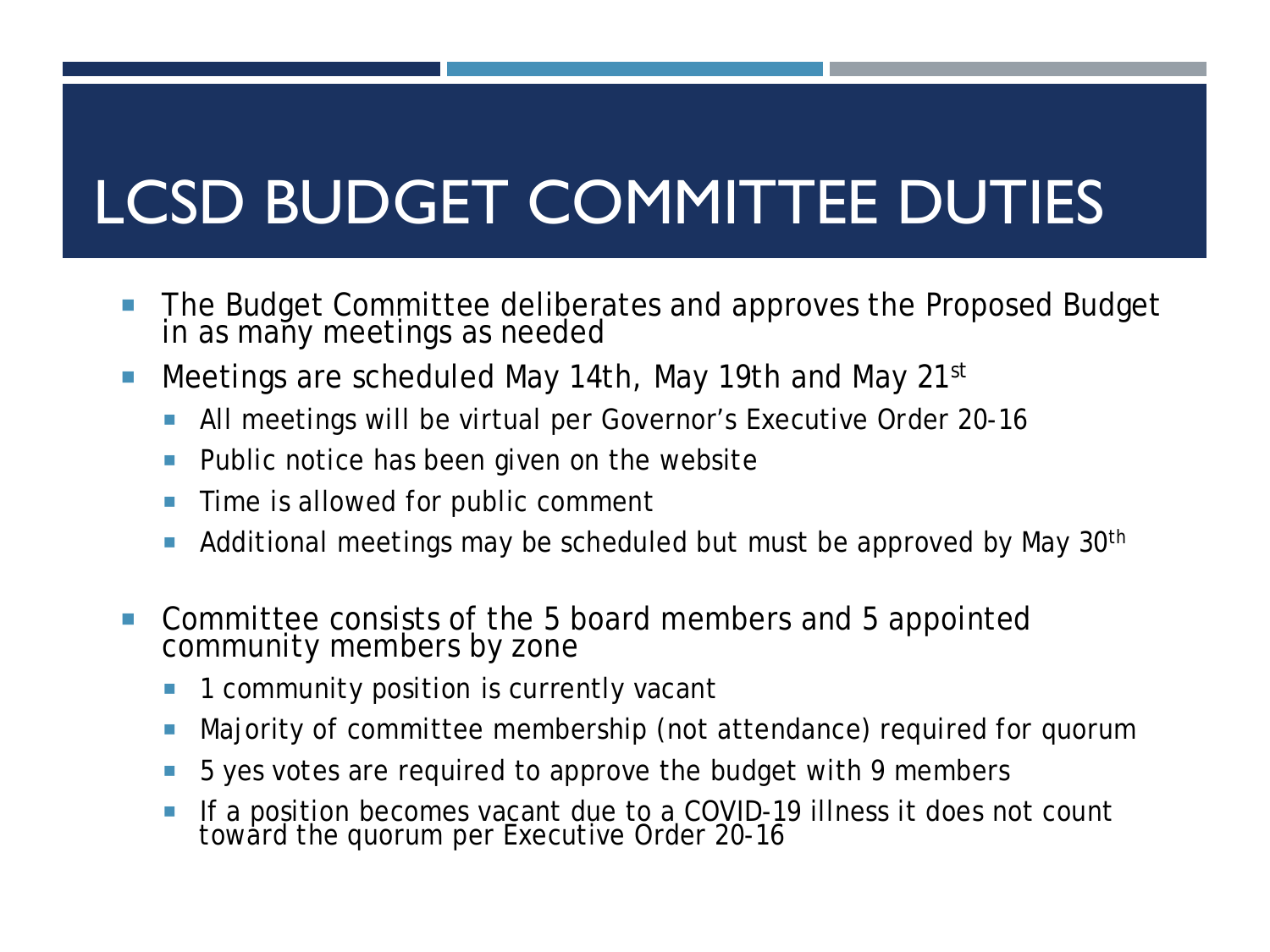#### LCSD BUDGET COMMITTEE DUTIES

- The Budget Committee may adjust General Fund discretionary budget lines by up to 10% of the General Fund budget  $(\$7,407,828)$  except for:
	- Bargained Employee Contracts
	- **Purchased Services contracts including Transportation, Substitutes, Copiers,** Custodial and Food Services
- Funds other than General Fund are restricted use and generally cannot be changed by the budget committee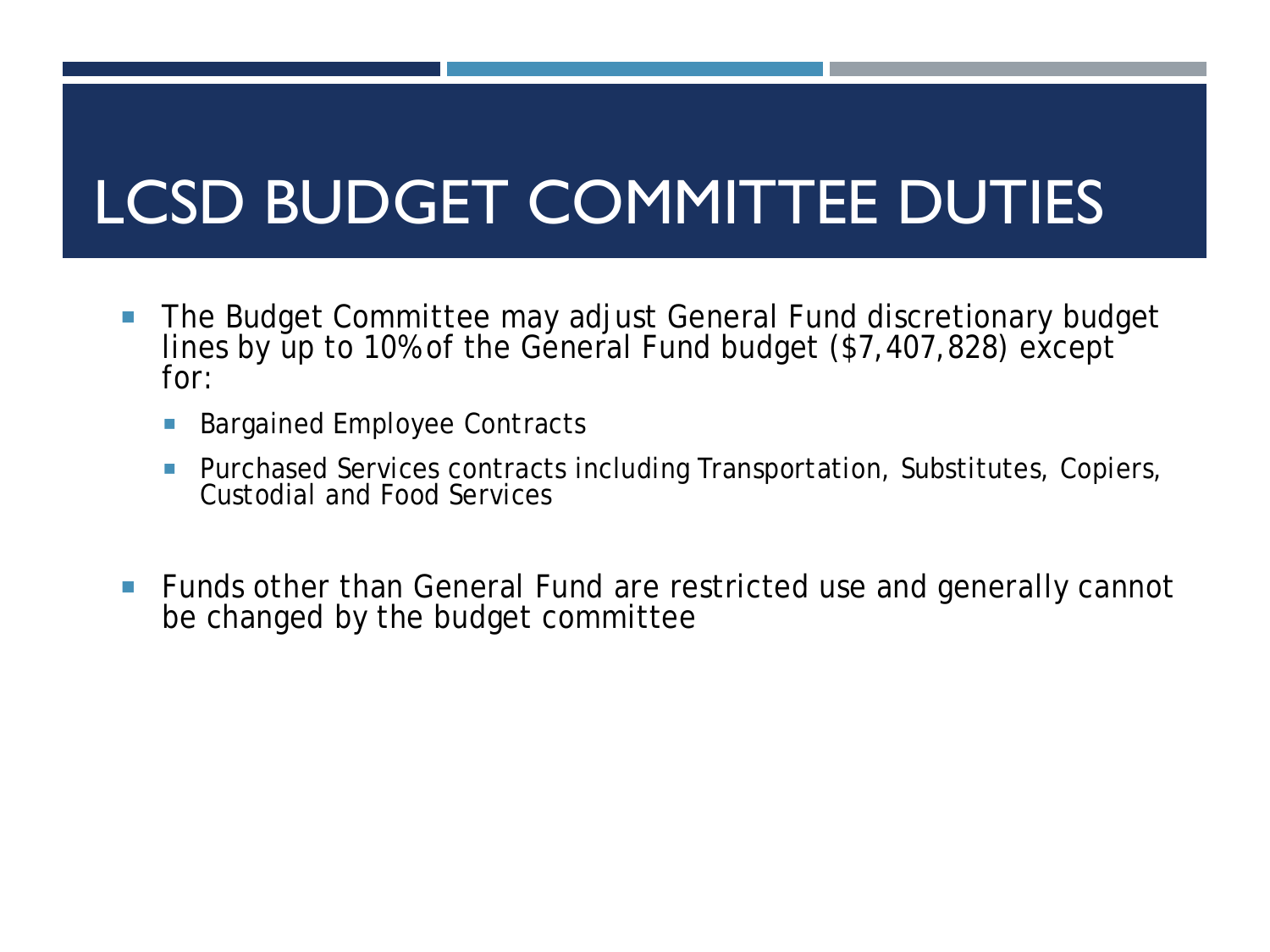#### BUDGET DEFINTIONS

- Appropriations
	- The amount of spending authority given to a public entity by the governing board
	- Created when the board adopts the budget
	- Must be budgeted by Fund and Major Function for school districts
	- May not be exceeded or overspent
		- Unbudgeted (excess) revenue can only be spent in the current year *after* adopting a Supplemental Budget
		- Budgeted items may be underspent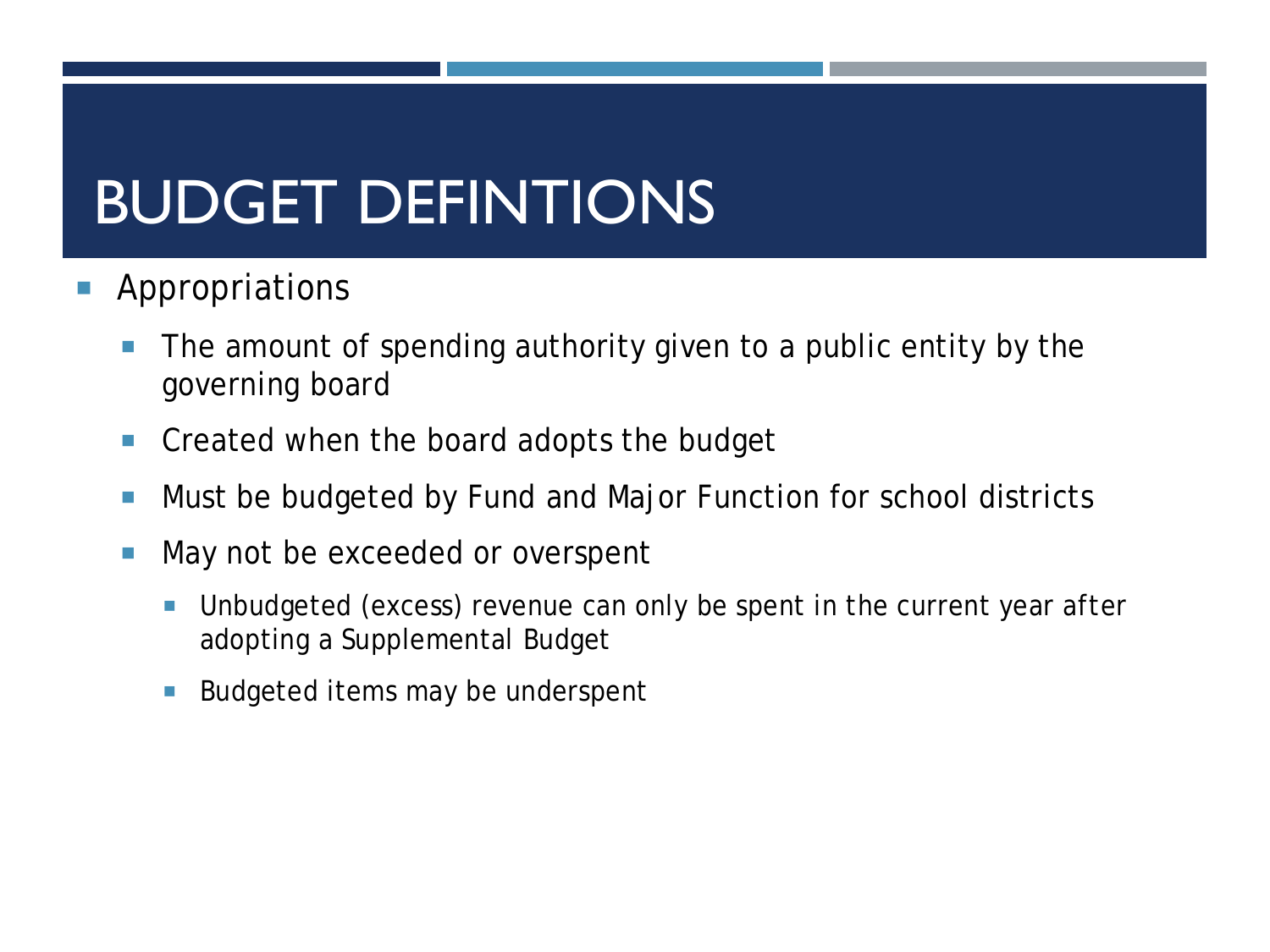#### PROPOSED BUDGET DOCUMENT **CORRECTIONS**

- Building Allocations on page 9 for Taft 7-12 and Taft Elementary were switched for all columns except ADM & Title allocations
	- Document posted on website will be corrected
- Budgeted transfers are out of balance by \$10
	- **Correction needed:** 
		- Increase General Fund Misc Revenue \$10
		- Decrease General Fund Transfers In \$10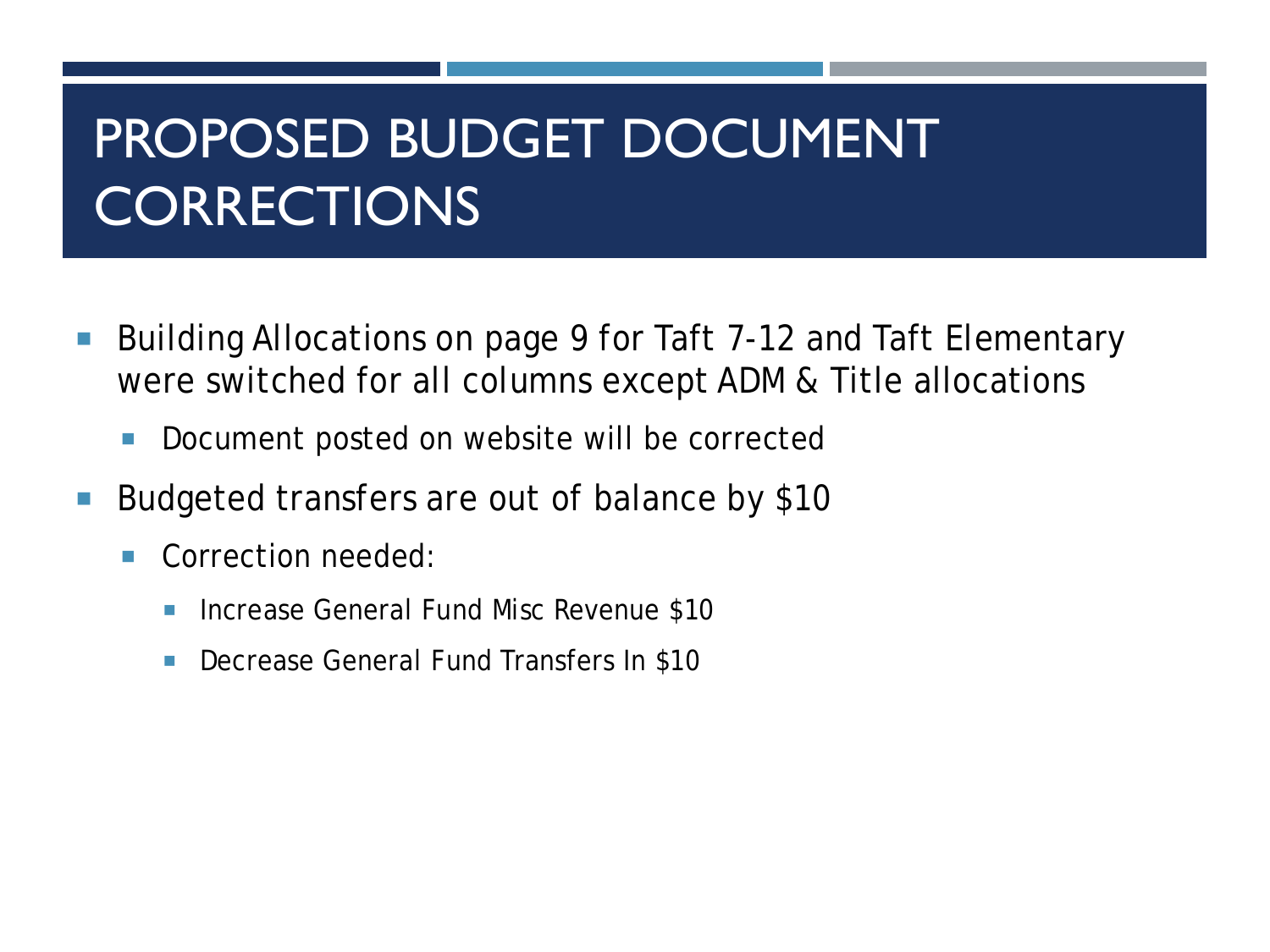- 2020-21 State School Fund (SSF) Revenue:
	- OSBA & COSA urged budgeting at \$9 billion but there may be severe cuts statewide as mentioned earlier
	- Based on \$9.0 billion statewide K-12 biennial budget per the February 27, 2020 SSF Estimate
		- 7,008.52 ADMw and \$8,547 per ADMw General Purpose Formula Rate
		- Total SSF Formula Revenue of \$59,901,820
		- Increase of \$2,253,853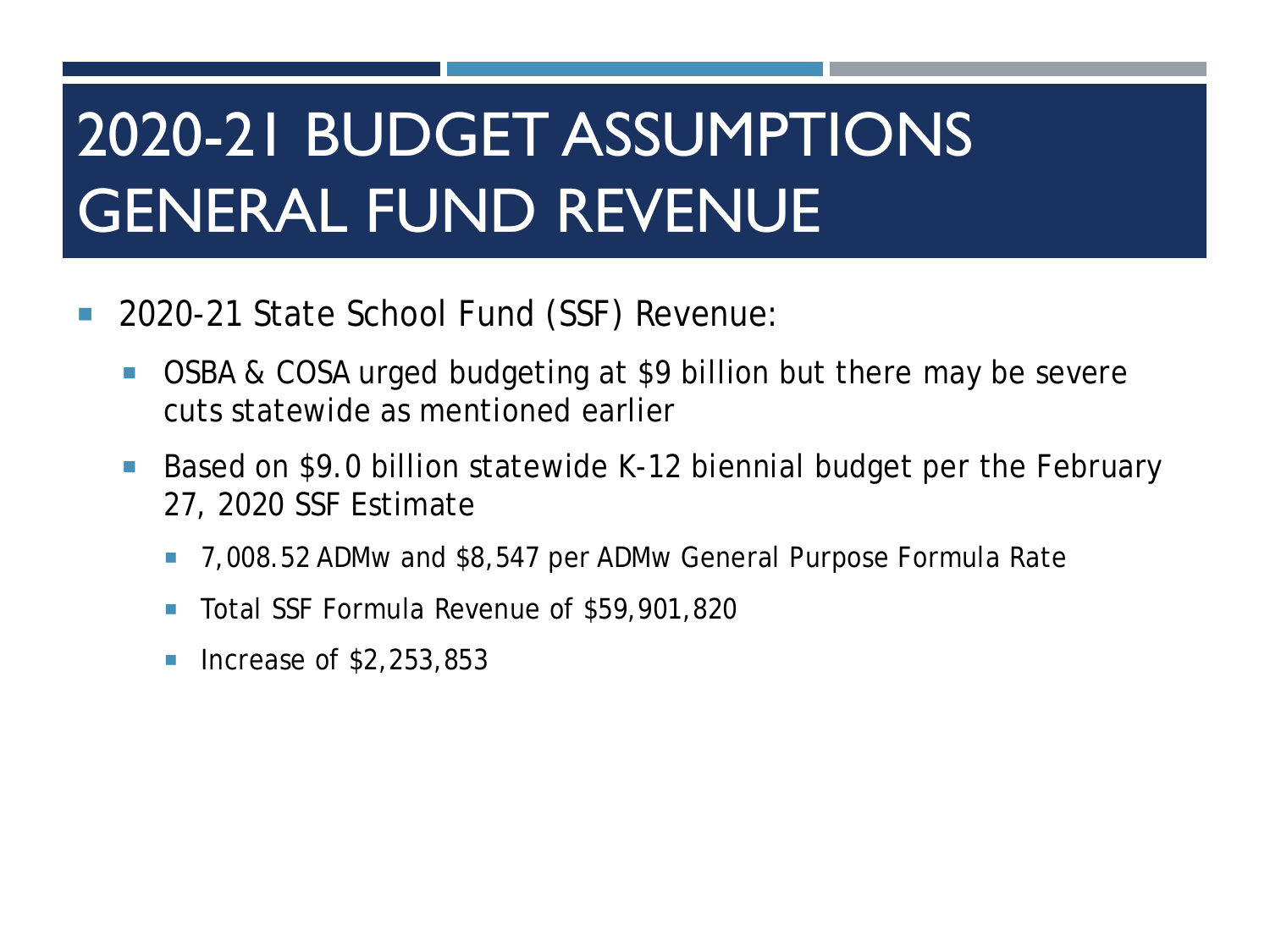- Anticipated SSF shortfall as of today \$656 million as well as reductions in Federal & State grants.
	- Estimated \$4.3 million reduction to LCSD State School Fund allocation
	- Unknown impact to state and federal grants but there will be reductions
	- SSF is likely to change after the May  $20<sup>th</sup>$  economic forecast is released
		- This is dependent upon any additional federal aid and action by the Legislature and the Governor
		- Likely won't see any update to SSF Estimates until well into June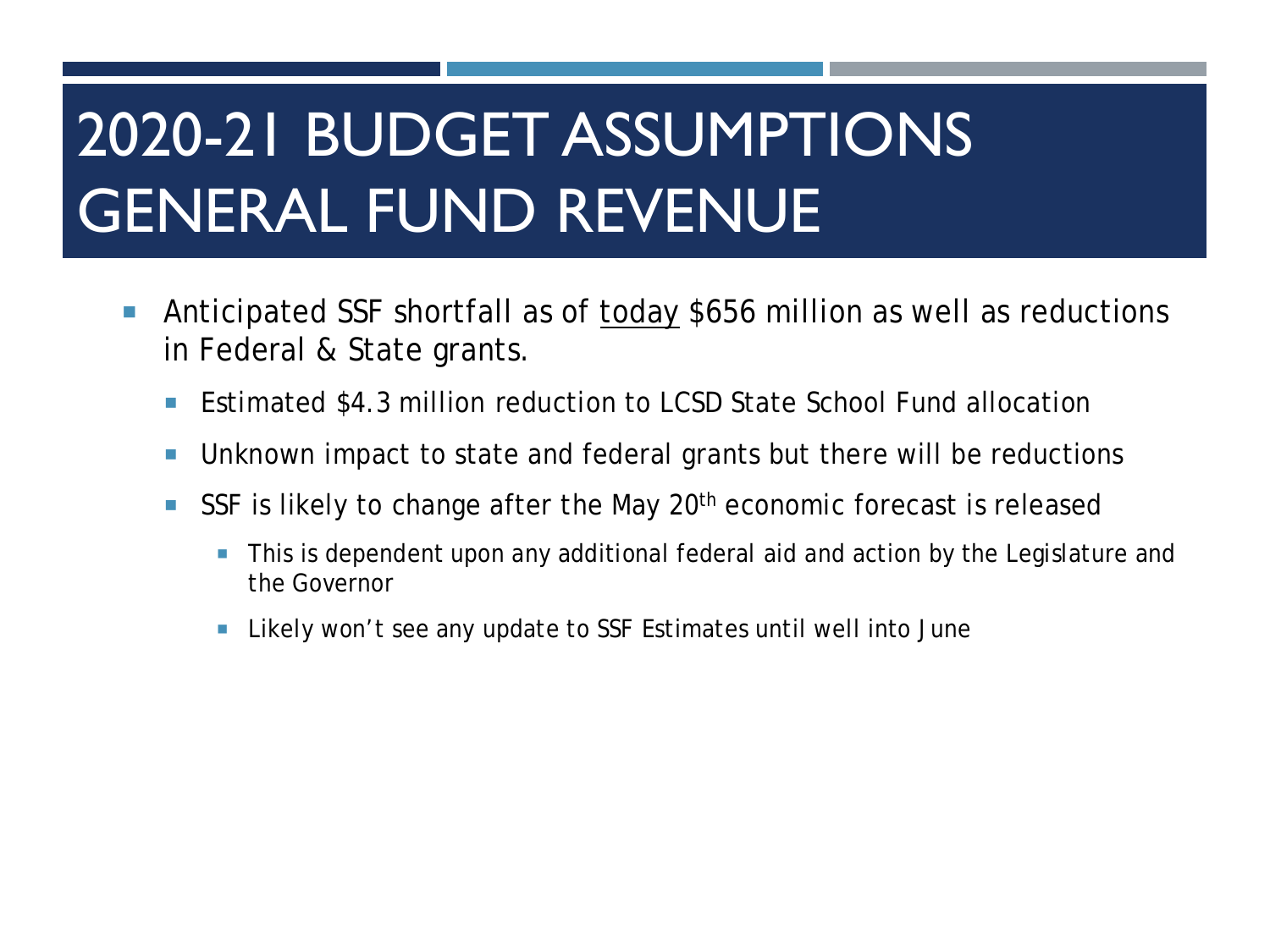- Beginning Fund Balance:
	- **5800,000 for anticipated building balance carryover**
	- \$582,350 cash used to balance the budget
	- **S** \$750,000 is offset with Contingency as part of the Board's targeted 7% Unappropriated Ending Fund Balance (UEFB) requirement
	- **\$4,263,255 is the required 7% UEFB from 2019-20**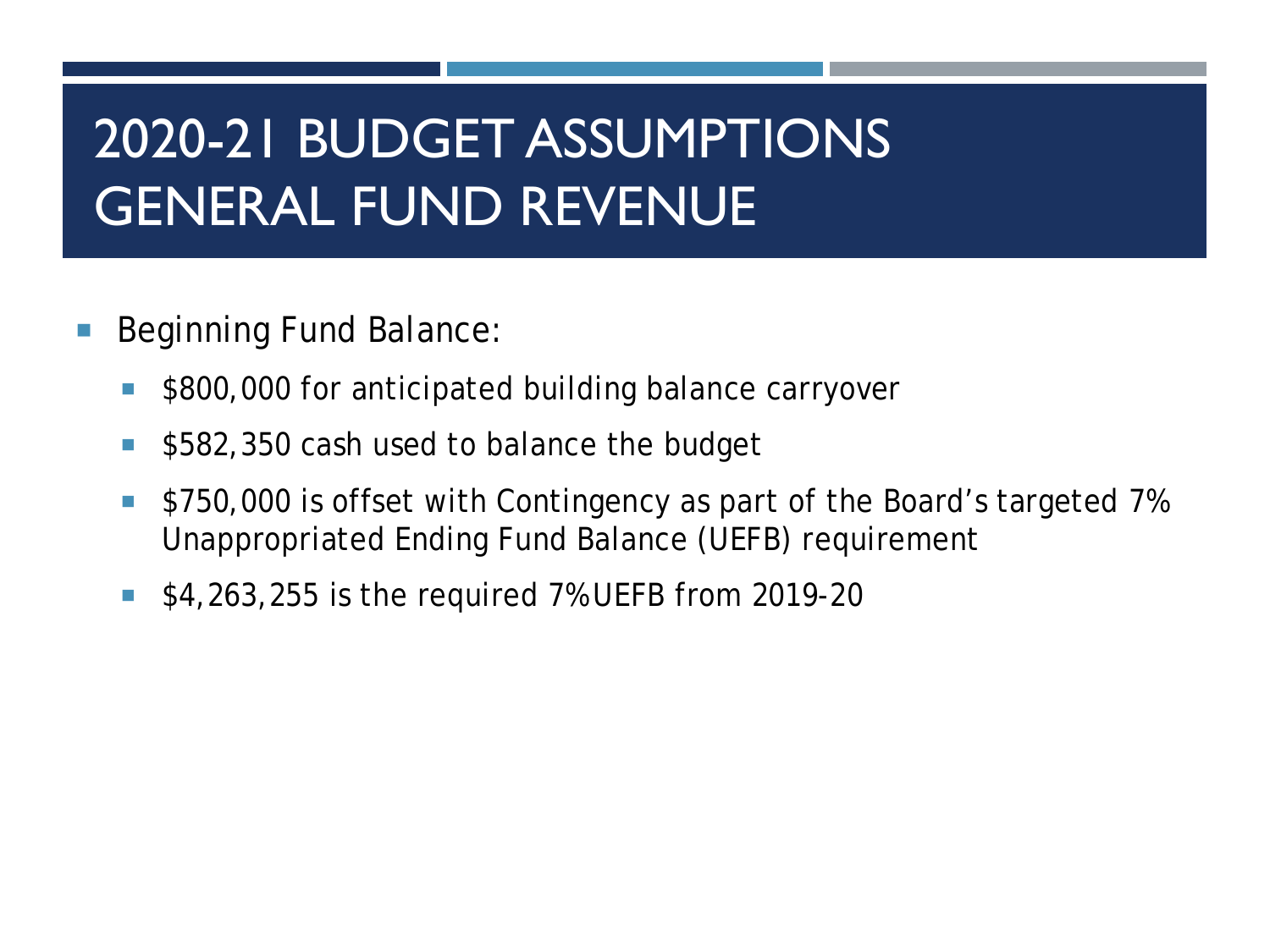- Beginning Fund Balance continued:
	- \$2.4 million budgeted for anticipated SSF shortfall
		- Budgeted as excess revenue rather than reducing the SSF revenue because we have been urged to budget at \$9 billion level.
			- If we do actually receive a \$9 billion SSF, this will be additional revenue and it must be budgeted in this way in order to have adequate appropriations to spend the funds.
			- **This scenario is very unlikely given the state of the economy**
		- Offset in 1100 & 2100 so it stands out would be used to backfill actual salaries in those function appropriations if SSF budget is below \$9 billion
		- Requires deviation from Board's UEFB policy requiring excesses over 7% be transferred to a Special Revenue fund.
			- Board has the authority to review and revise UEFB policy annually
			- This option must be approved by Board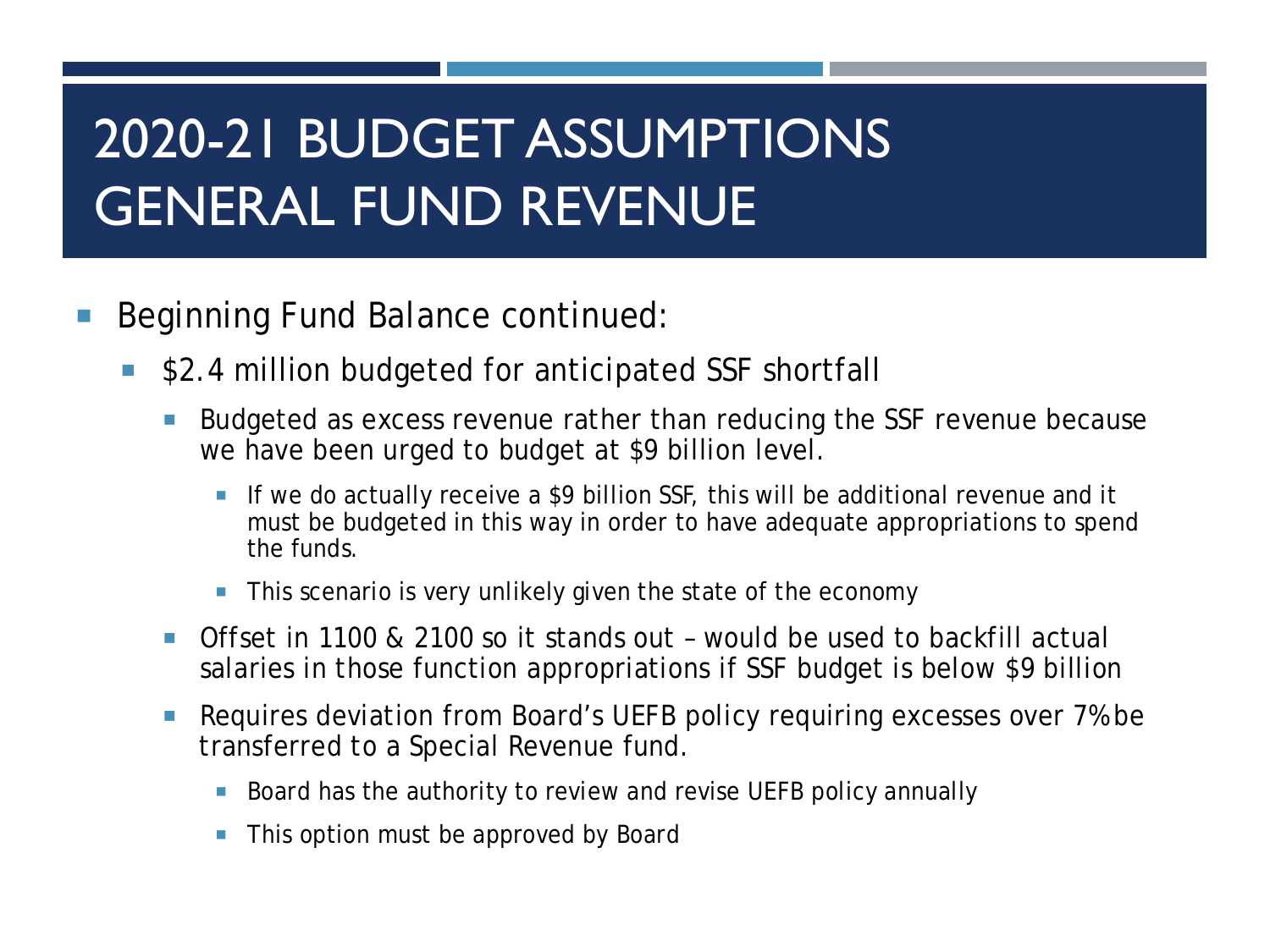- Beginning Fund Balance continued:
	- Another option is to move \$2.4 million to transfers into a Special Revenue Fund.
		- The Board would need to create a new fund to be used as reserves for Operating Expenses when SSF reductions occur.
		- The Board should retain the latitude to transfer to other special revenue funds if appropriations are adequate
		- Meets board policy and allows for use in a shortfall or for other purposes if SSF revenue is adequate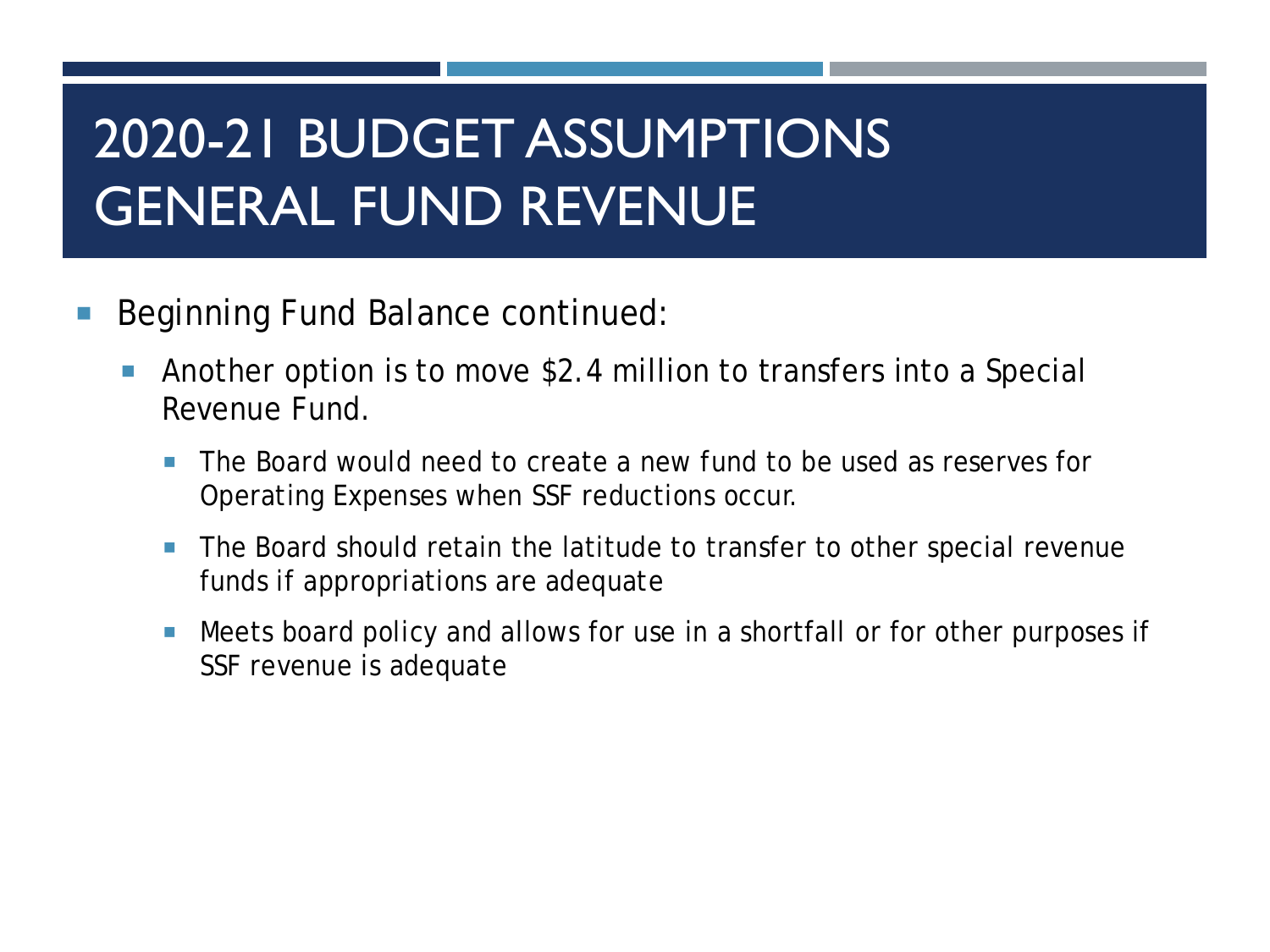- Other Revenue Assumptions:
	- ESD Tier II funding has decreased \$126,359
	- **Further reductions are possible due to the economy**
	- The Community Curriculum Resources Specialist (Ocean Literacy) has been budgeted in the SIA fund (Fund 289)
- Additional positions funded by ESD Tier II Funds;
	- **2** 2 School Resource Officers
	- .90 FTE Early Childhood Coordinator (.10 is budgeted in Preschool Promise grant funds)
	- **SIS Data Coordinator**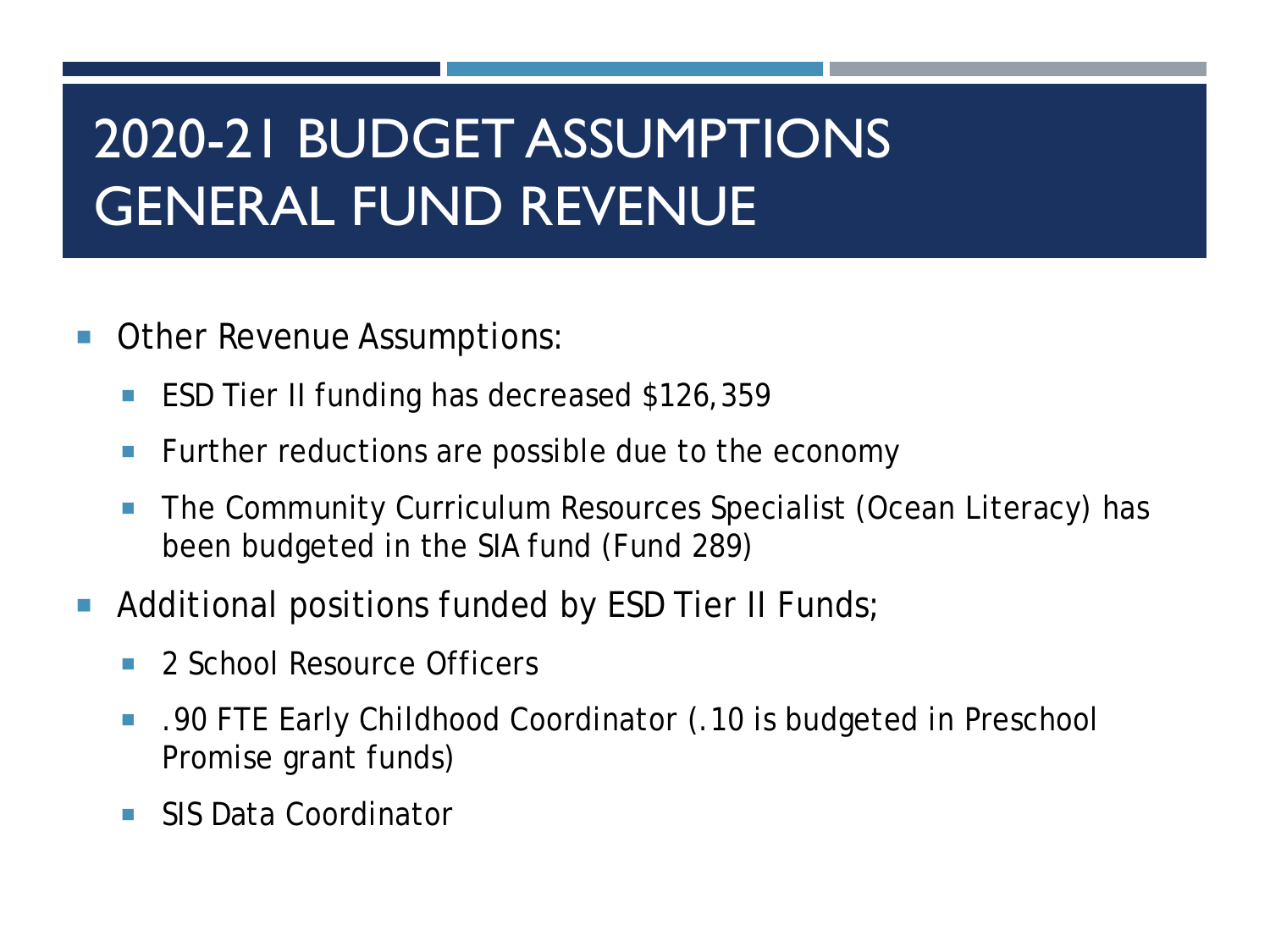#### Licensed FTE

- Allocated based on projected ADM with an emphasis on maintaining smaller and equitable class sizes (where possible and space allows) for schools of like grade bands and size
- The 6 Elementary Counselors were moved to the SIA fund as there are not adequate general fund revenues to maintain these positions that had been moved from Title IA in 2019-20
- 1.0 FTE held in reserve for possible KG ADM increases in fall
- **The Reading TOSA is also budgeted in the SIA fund**
- **Special Education staffing adjusted based on established staffing ratios** and caseload by Special Ed administrators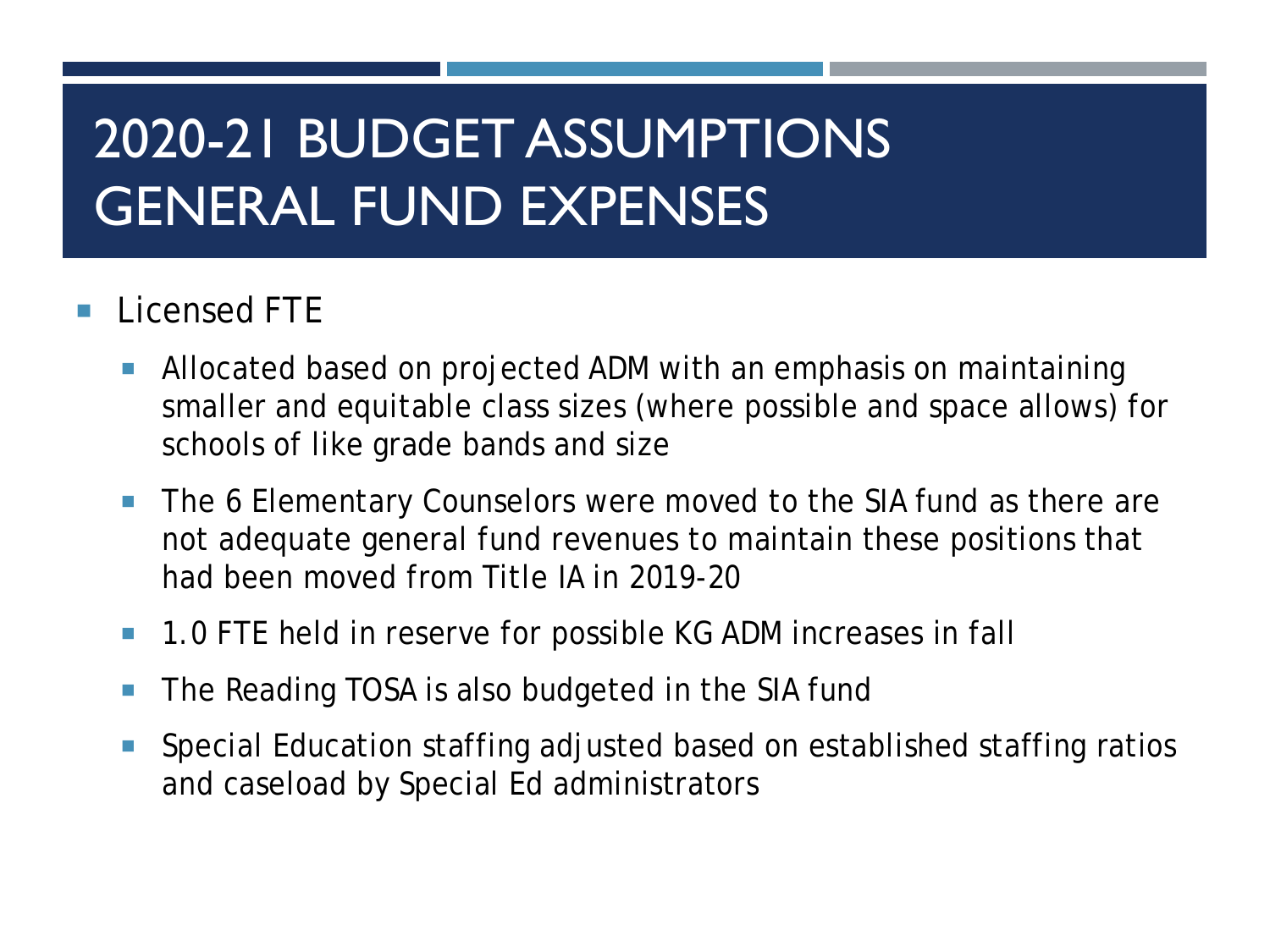#### ■ Classified Allocations

- Based on current staffing including maintaining key positions; School Secretary, Media Specialists, Health/Records Assistants and Bilingual Tutors.
- **Hispanic Families & Community Liaison position has been budgeted in** the SIA fund
- Classified Special Education positions are budgeted based on projected caseloads.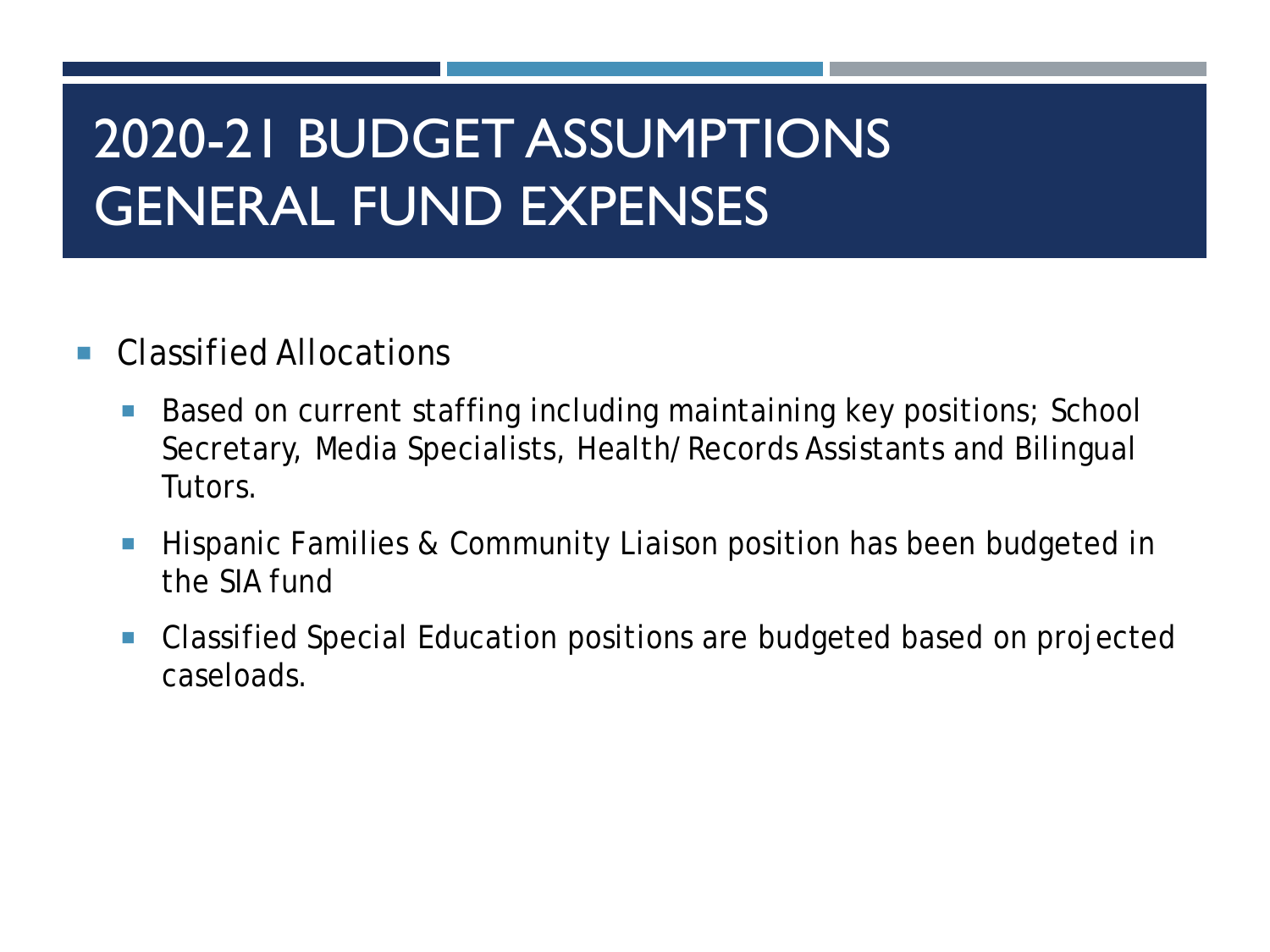- **Administrator FTE changes:** 
	- **Added 1.0 Vice Principal for Crestview Heights paid for by reduction of** a highly paid TOSA positon which had similar duties. This position will better serve the needs of the principal and students at Crestview.
	- Added .5 Vice Principal for Newport Middle to accommodate the increase of over 100 ADM in the last two years.
	- **Decreased Alternative Education administrator to .5 FTF from the** current 1.0 FTE.
	- **Licensed "Teachnology" TOSA position changed to Educational** Technology Administrator position using the TOSA allocation and technology and distance learning discretionary funds (no cost change)
	- The Equitable & Healthy Schools Administrator is budgeted in the SIA fund, not general fund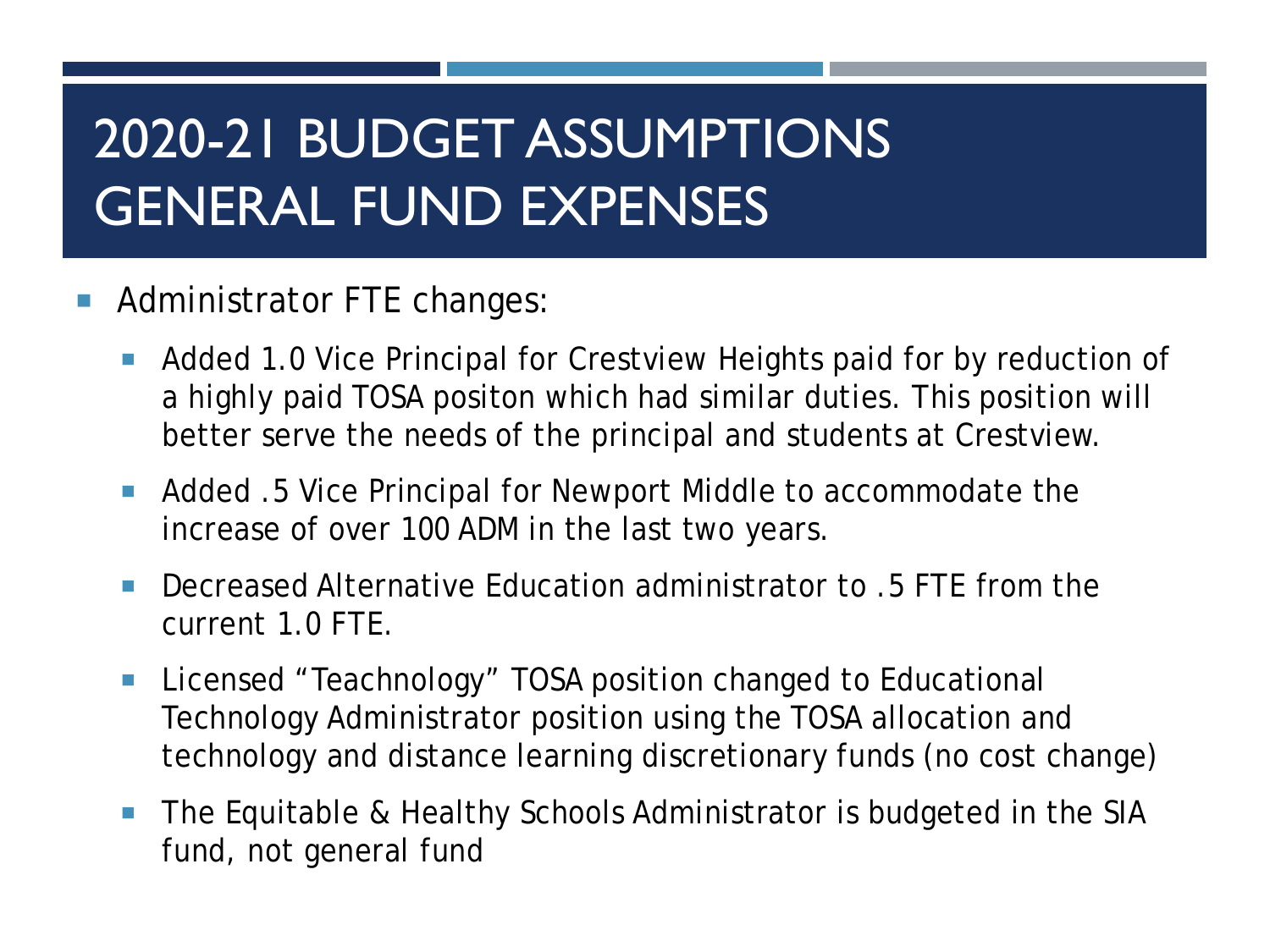- Discretionary Allocations 2% increase \$/ADM
	- K-6 \$144.80 & 7-12 \$166.59
- Non-athletic Allocations 2% increase \$/ADM
	- **K-6 \$10.61 & 7-12 \$44.57**
- Athletics Rolled up at step plus 2% or \$553,753
	- Newport, Lincoln City and Waldport HS are providing Middle School sports programs which are not funded directly by the District.
	- Middle School Athletics and High School Pay-to-Play fees were budgeted in the SIA fund. If funding is not available student fees will remain at \$125 for high school and \$100 for middle school with a \$500 family cap.
	- Substitute budget \$25,731 for staff coaches attending competitions
		- Reduced because contracted subs fees are 26% compared to a 33.71% payroll fixed cost rate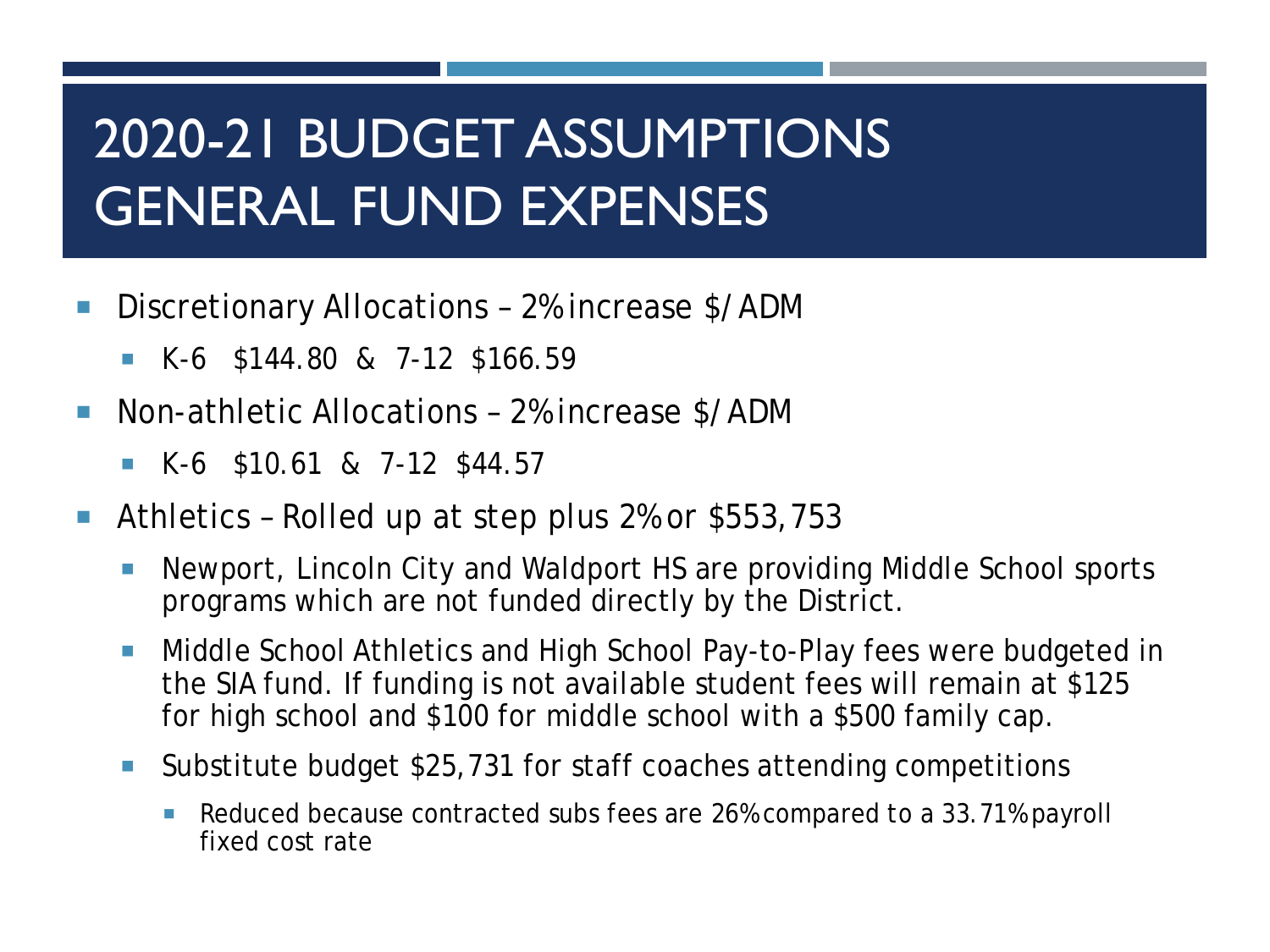- Utilities increased 3% overall and a total of \$84,500 will be charged to the Food Services budget.
- **Property & Liability Insurance increased 17% to cover premium** increases from PACE. Cost of reinsurance is up 25% with a nationwide increase in claims.
- Custodial increased 1.9% plus
	- **515,000 for equipment purchase**
	- **S94,068 for addition of 2.5 FTE**
	- **These additions were not added to the draft contract because they** may not be possible given economic conditions
	- **575,000 has been charged to the Food Services budget**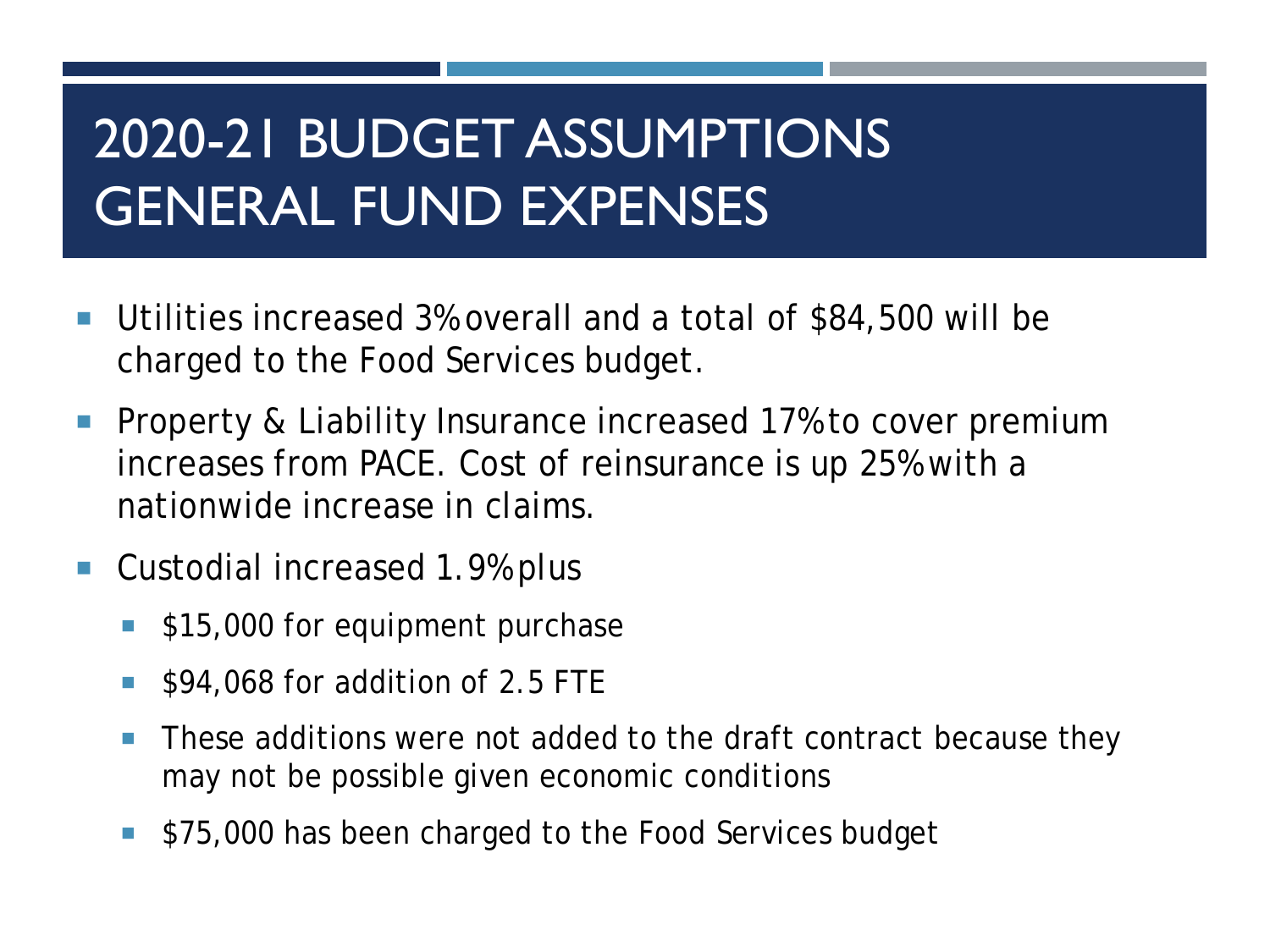- Early Retiree Medical reduced \$20,693
	- Licensed retiree program sunsets in 2020-21, however, it now includes retirement agreements with administrators so there will continue to be expenditures for the length of those agreements.
- Transportation Contract:
	- **I** Increase of 1.9%
	- Net addition of \$48,000 for 10 leased Type 10 vans to facilitate the more efficient transportation of homeless and foster children and Early Intervention students as their schedules do not always coincide with regular bus routes.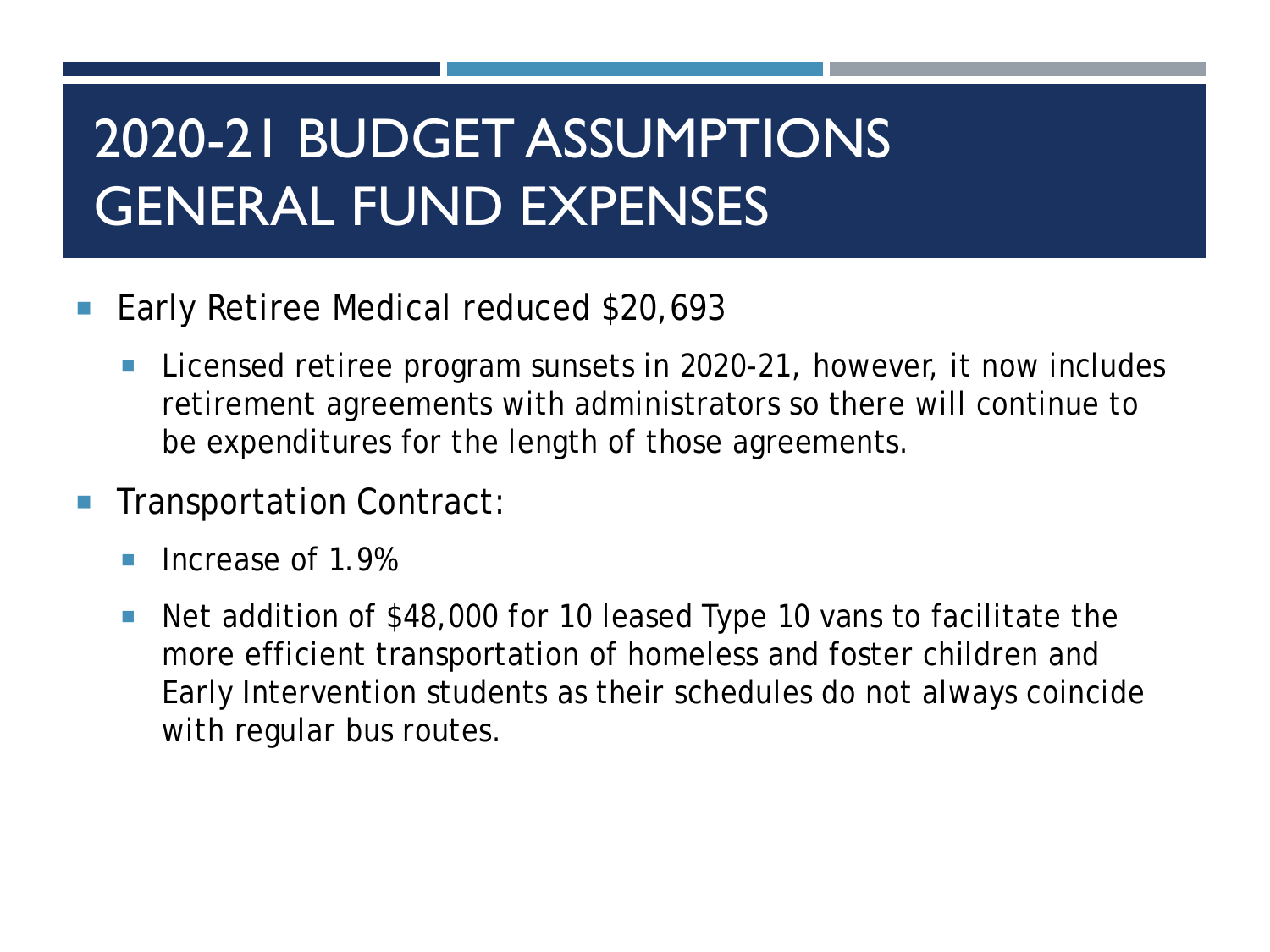- **New Substitute Contract with ESS West** 
	- **Contract was effective December 1st**
	- Budgeted at 27.5% rate per contract, current is 26% through November 30, 2020.
	- Savings of 6.21% compared to payroll fixed cost rate of 33.71% which includes PERS
	- Budgeted in Purchased Services Objects 3xx rather than the payroll objects 1xx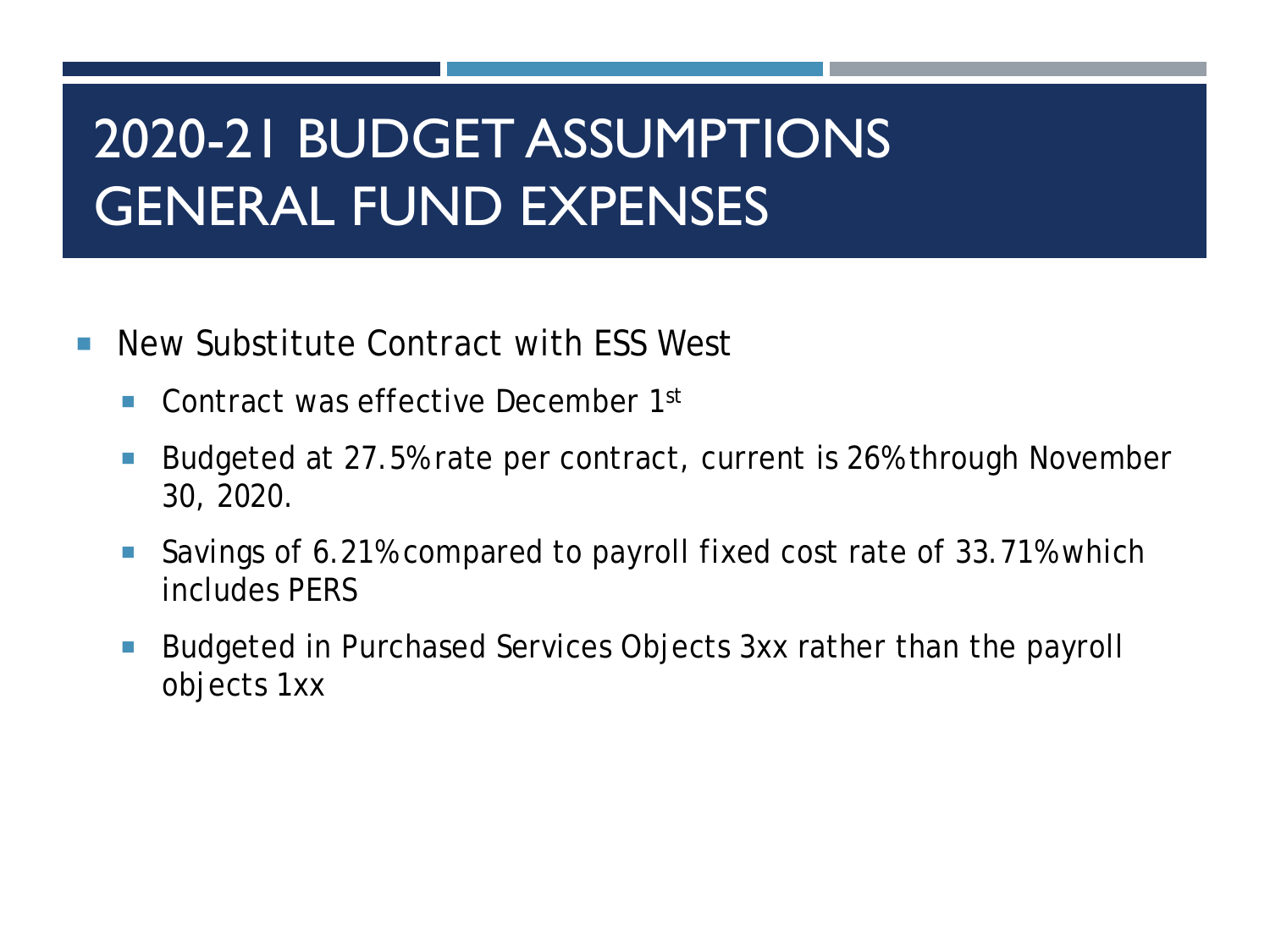#### PERS rate remains at 19%

- **Maintains sufficient balance to make debt service payments in the** future as long as gross payroll does not decline significantly this year
- We have been building the balance for several years but may need to adjust to the current economic climate within a year
- The District continues to see the value in bonding its unfunded liability in 2002 and 2003. Rate relief for the 2019-21 biennium provided by these bonds is 41.37%
- Board required 7% Ending Fund Balance:
	- \$750,000 Contingency
	- \$4,435,479 Unappropriated Ending Fund Balance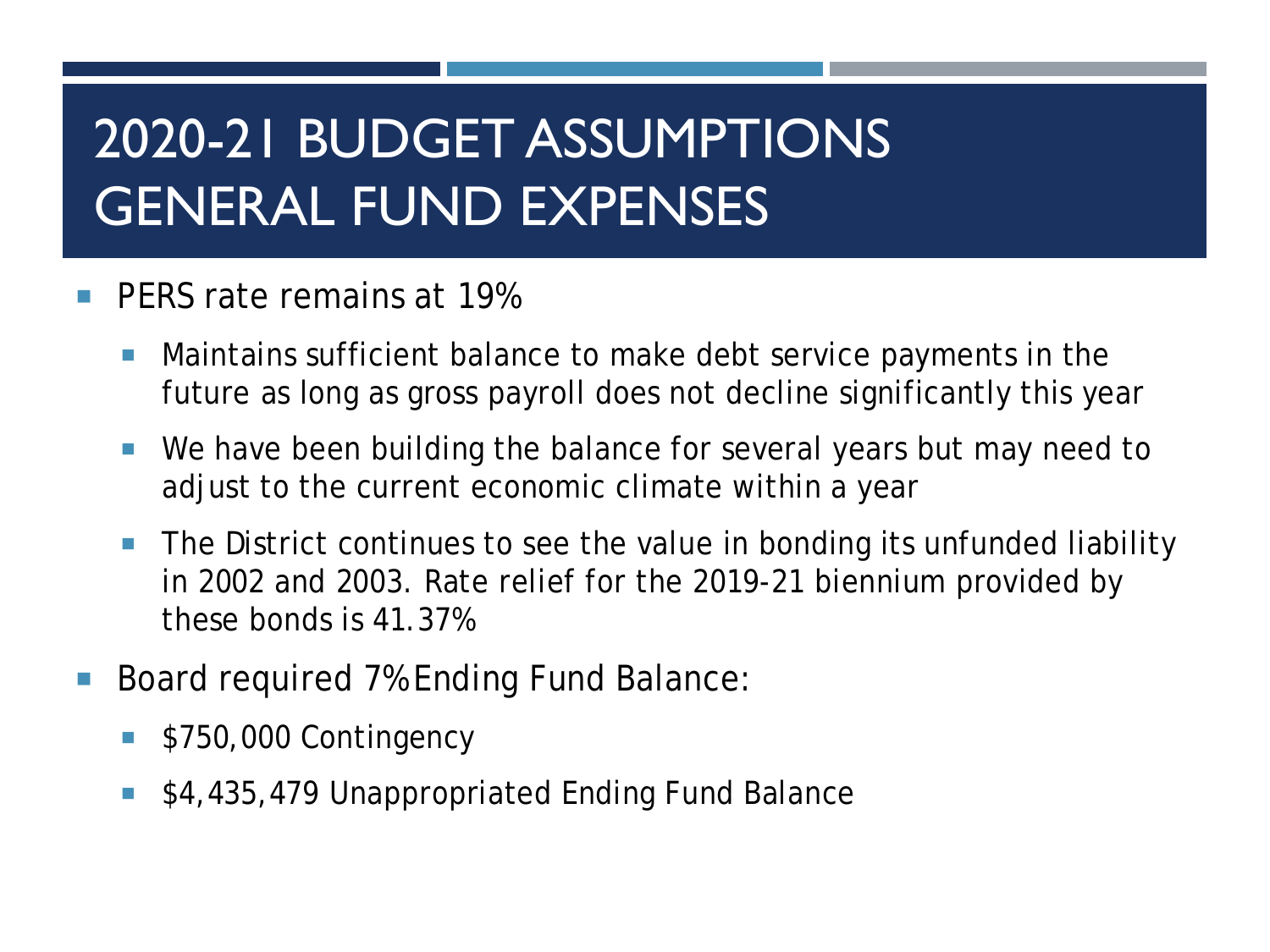#### FUND 289 STUDENT INVESTMENT ACCOUNT

- Current general fund positions moved to SIA fund  $=$  \$885,682
	- 6.0 Elementary Counselor
	- 1.0 Ocean Literacy TOSA
	- **1.0 Reading TOSA**
	- 1.0 Hispanic Family & Community Liaison
- Funding is dependent upon the collection of the Corporate Activity Tax (CAT) which may be significantly reduced due to the recession
- If we receive 25% of our anticipated allocation at \$1,173,381, we will be able to maintain these positions and some other line items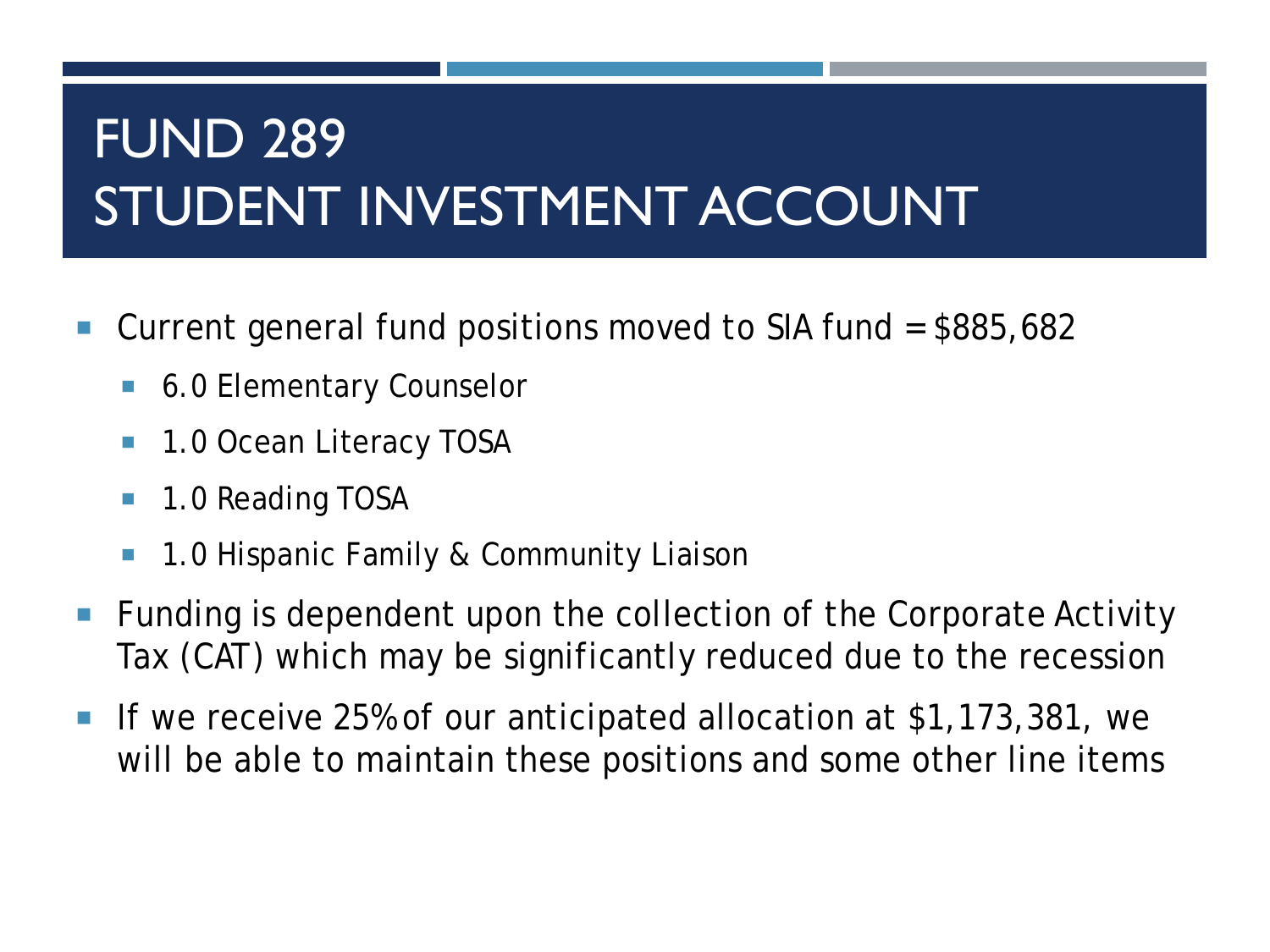#### FUND 291 SMALL HIGH SCHOOL GRANTS

- **This state grant ended in 2019-20 and has not yet been** reauthorized by the State Legislature
- A special session may occur in May, giving the opportunity for reauthorization
- Waldport High and Toledo High will receive one additional payment in May 2020 to be used in 2020-21
- Budgeted funds include this payment plus any anticipated carryover from the 2019-20 fiscal year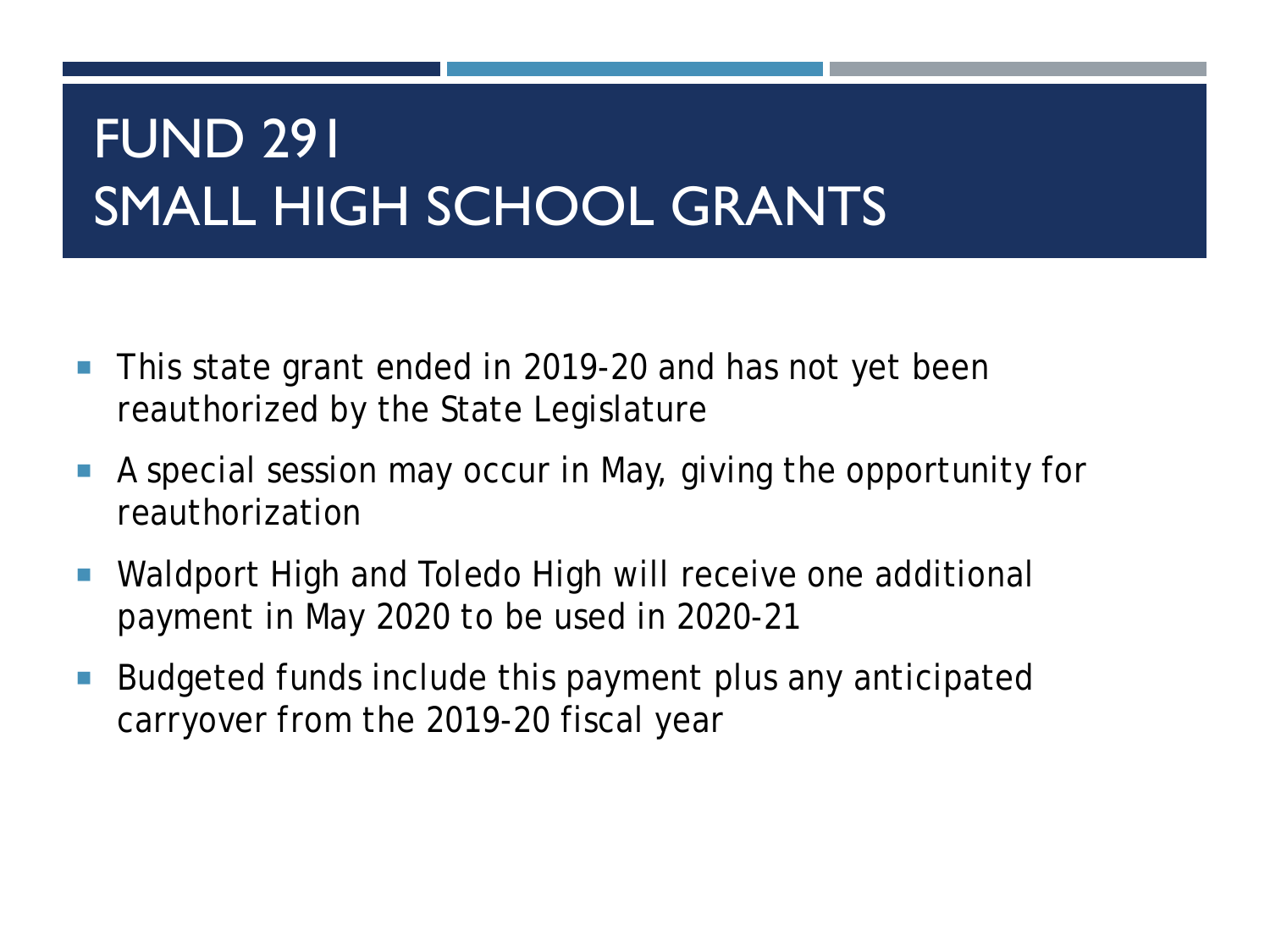#### FUND 330 DEBT SERVICES

- Due to the pandemic and resulting economic downturn, we expect reduced revenues in local property taxes
	- In the general fund this will be backfilled by the state school fund
	- I In the debt services fund this is the sole source of revenue for repayment of district bonds
- In the past 5 years the district collection rate has been 94.3%. Last year was 94.6%.
	- Currently there is no estimate of the amount of reduction we'll actually see in the collection rate
	- In calculating the amount of the tax levy, a reduced collection rate of 92.6% was used which is close to the rate from 2014-15.
	- **This resulted in a tax levy considerably higher than in prior years**
	- Excess funds collected, if any, would be held for future debt payments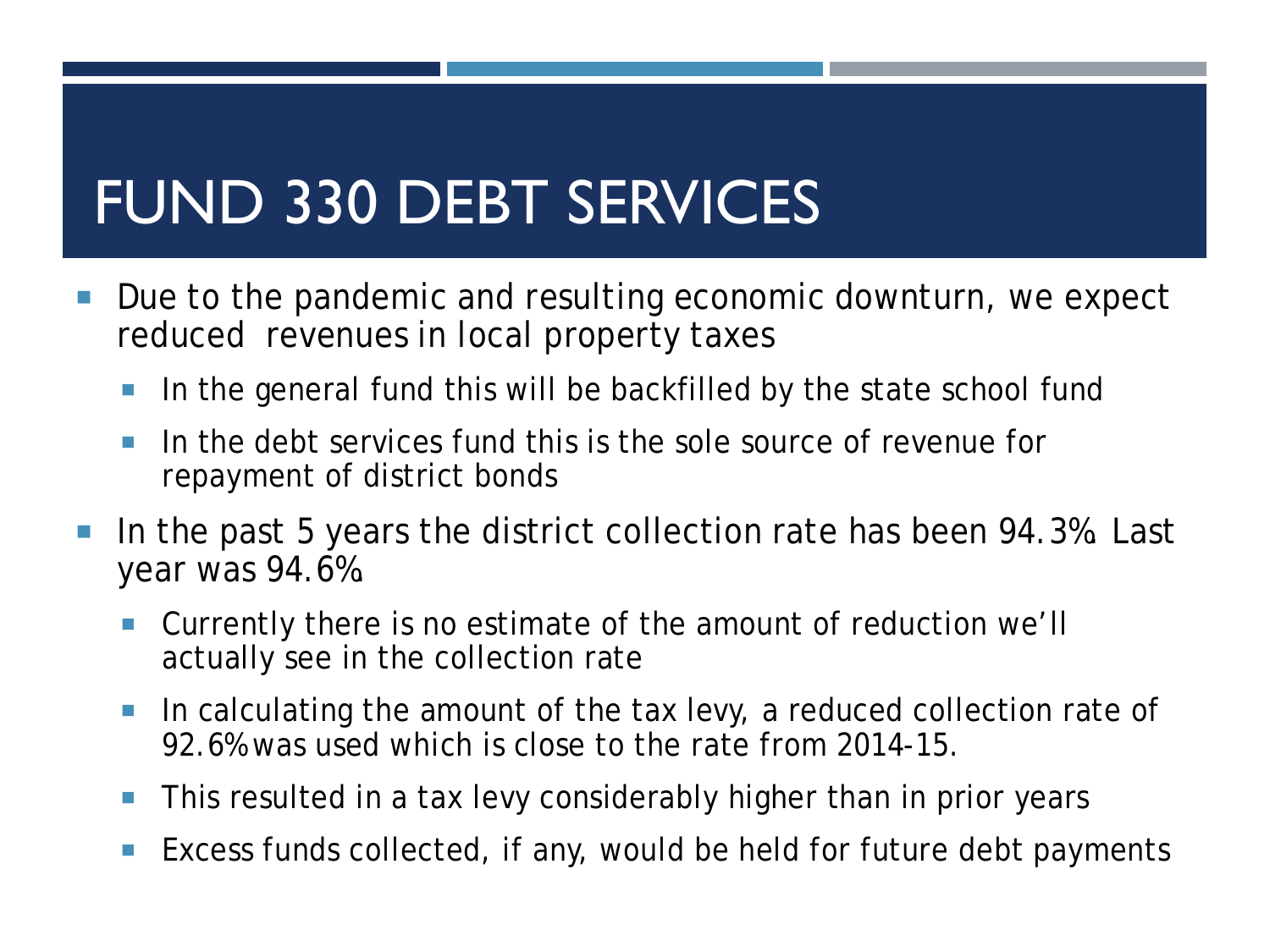#### 2020-21 PROPOSED BUDGET

- **The proposed budget reflects appropriations that staff believes** may be significantly higher than actual funding
- **Once actual revenues are known, the district will prepare an** actual spending plan reflecting a lower level of revenues and expenditures